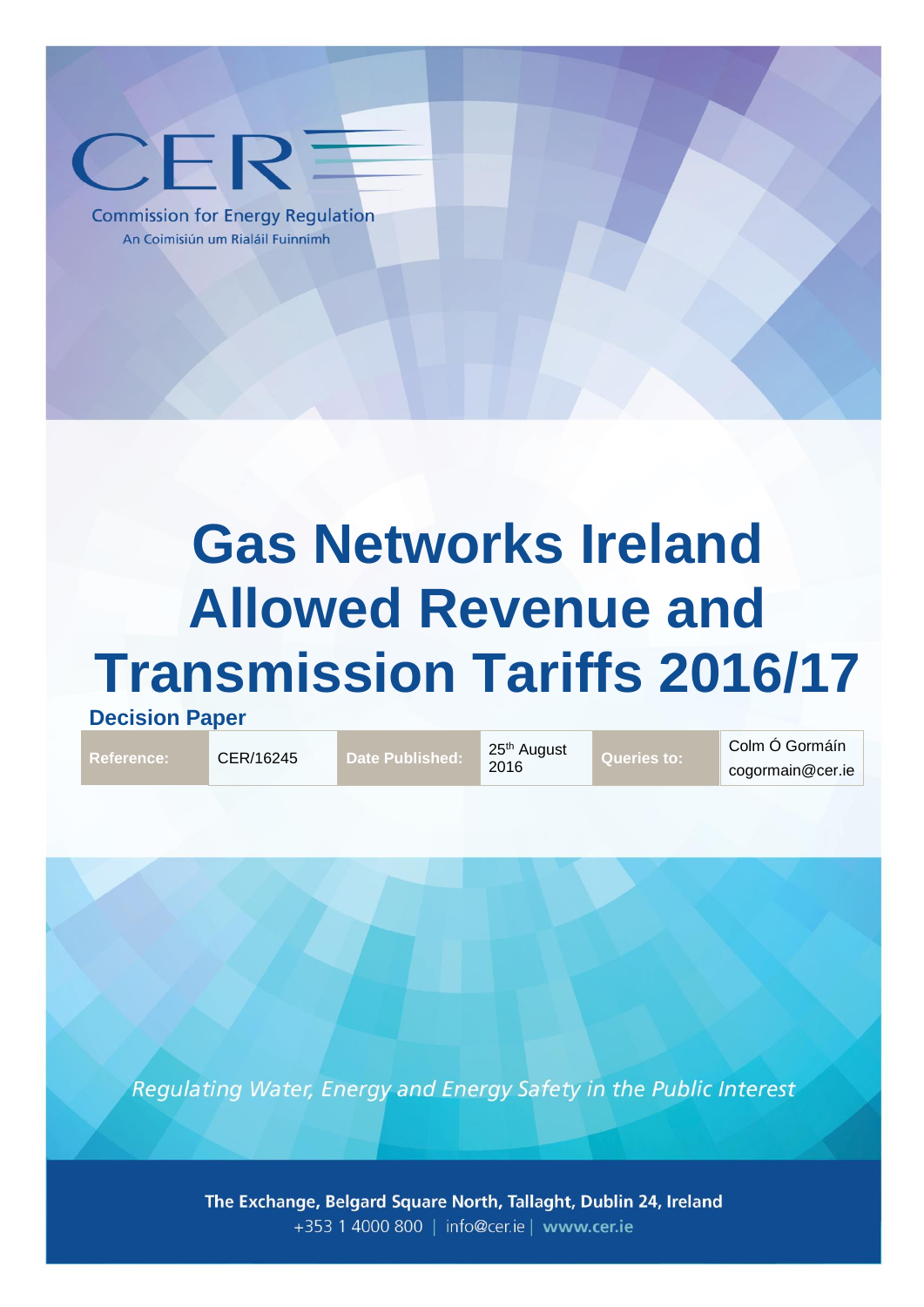## <span id="page-1-0"></span>**Executive Summary**

This Decision Paper sets out the update to the Allowed Revenues that Gas Networks Ireland may recover during the course of Gas Year 2016/17and includes updates on additional revenue requests from GNI that the CER has approved. These revenues are required for the operation and maintenance of the high pressure natural gas transmission system. Updates on revenue requests for 2016/17 include additional funding for Midleton compressor station, resources for technical training and GNI's apprenticeship programme.

In addition, this paper updates key inputs such as the Cost of Capital, the inflation rate and the forecast Capacity bookings and Commodity flows which all influence the level of GNI's transmission tariffs. The Cost of Capital (WACC) is set at 5.2%, the floor of the current Price Control cost of capital. Inflation rates have been updated to indicate both actual rates as well as forecast inflation for 2016/17.

Forecast Capacity bookings on the GNI system are down marginally for Exit, but have increased for Entry, in particular there is a large increase in forecast bookings for gas from Corrib at the Bellanaboy entry point.

Finally, on the basis of the updated revenues and updated forecast Capacity bookings and forecast Commodity flows the network tariffs that will prevail from  $1<sup>st</sup>$  October 2016 to  $30<sup>th</sup>$ September 2017 are set out in section 3. On the basis of lower revenue requirements and the forecast Capacity bookings for the forthcoming year, the transportation cost of UK gas has decreased in nominal terms by 1.3%. Transportation costs from Bellanaboy have decreased by 1.0% and Inch Production and Storage have decreased by 1.7% and 0.5% respectively.

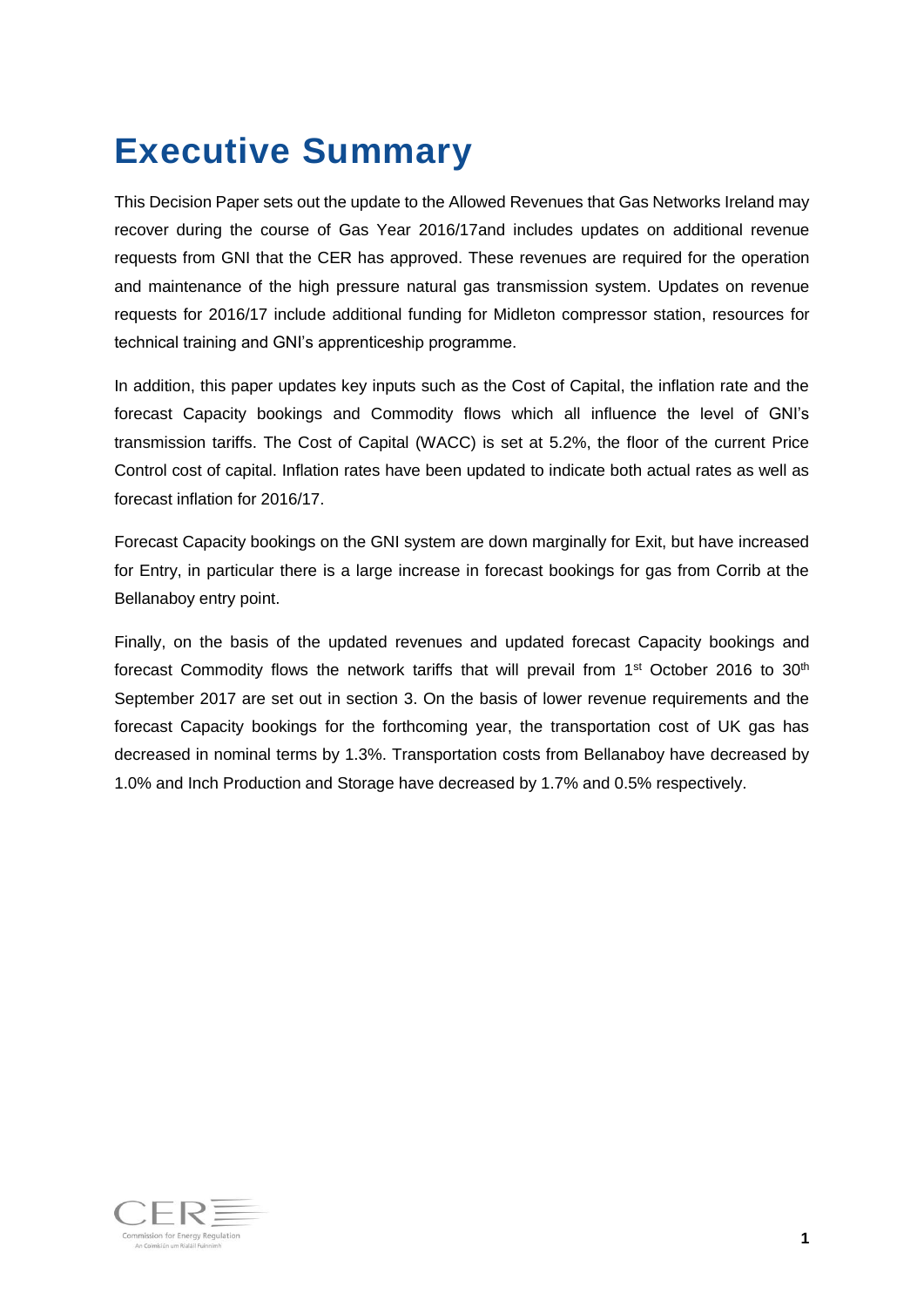## <span id="page-2-0"></span>**Public Impact Statement**

The CER is legally responsible for regulating network charges in the natural gas market. The CER may set the basis for charges for using the transmission systems. The CER does so this in the best interests of the consumer. Our goal is to ensure that the gas is safely and securely supplied and that the charges are fair and reasonable.

The key customer impacts are as follows:

- All large power generation and large business customers are directly connected to the high pressure gas transmission system. Gas is moved through the transmission system into to the lower pressure distribution system where all domestic customers and most business are connected.
- Each year the CER agrees the allowed revenues that GNI may collect through the transmission network tariffs. These revenues cover a 12 month period from 1st October 2016 to 30<sup>th</sup> September 2017.
- The revenues that GNI are permitted to collect form a part of all gas customers' bills, including power generation, industrial and domestic customers, as all gas customers obtain their gas from transmission connected sources.
- The paper explains how the CER has set GNI's revenues and how these revenues are charged to customers for the coming year.
- **Transmission network tariffs in nominal terms are down 1.3% versus 2015/2016.** Network tariffs are charged to gas suppliers who may choose to pass them on to their customers. At present transmission network tariffs make up approximately 10% of a domestic customers bill. The network tariff changes in this paper will equate to c 0.1% of change to an average residential gas customer's bill. On an average customers bill this tariff change would equate to c. €0.10 of a decrease on an average residential gas customers bill.

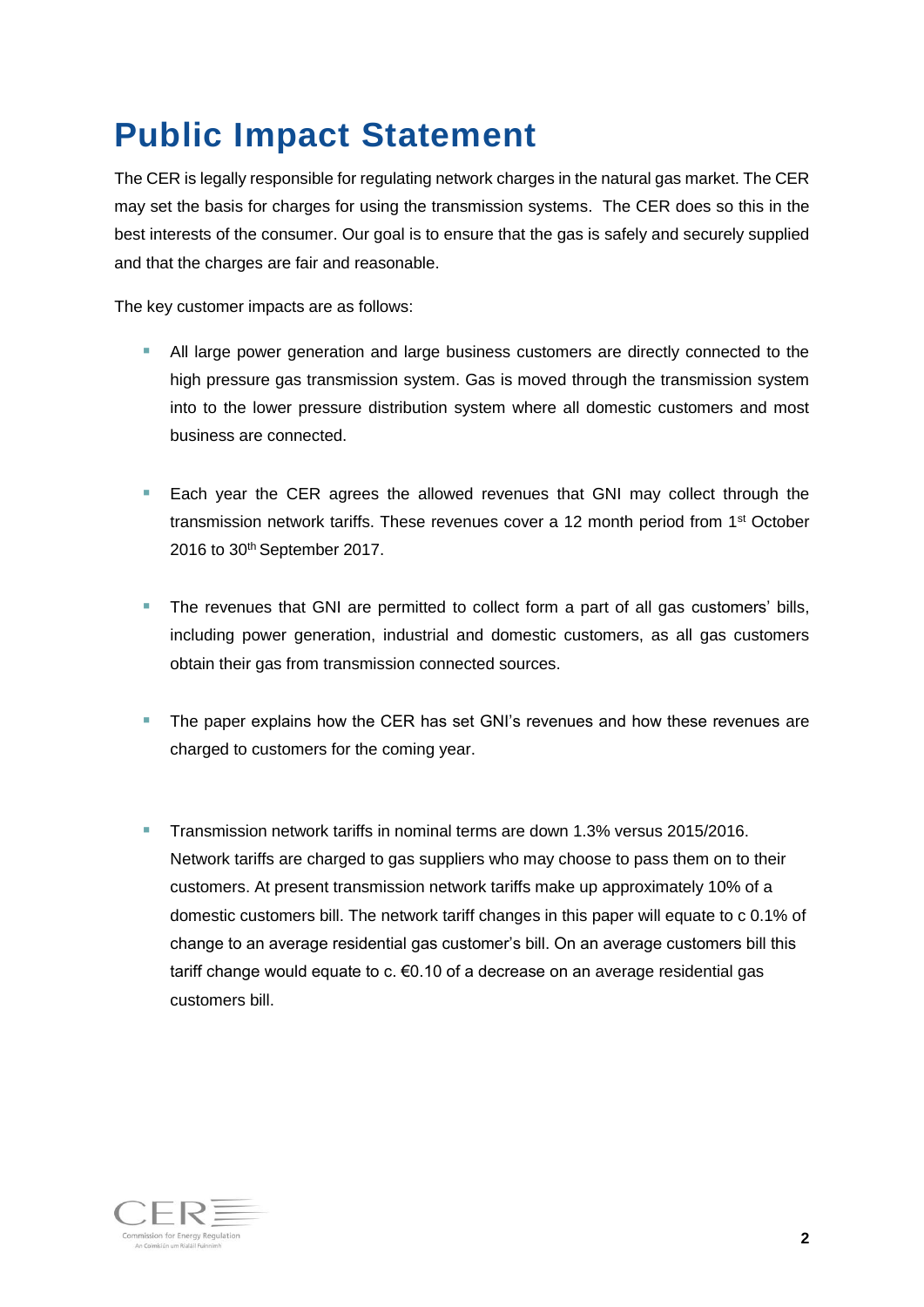## **Table of Contents**

|              | 1.1   |  |
|--------------|-------|--|
|              | 1.2   |  |
|              | 1.3   |  |
| $\mathbf{2}$ |       |  |
|              | 2.1   |  |
|              | 2.2   |  |
|              | 2.3   |  |
| 3            |       |  |
|              | 3.1   |  |
|              | 3.2   |  |
|              | 3.2.1 |  |
|              | 3.2.2 |  |
|              | 3.2.3 |  |
|              | 3.2.4 |  |
|              | 3.2.5 |  |
|              | 3.3   |  |
| 4            |       |  |
|              | 4.1   |  |
| 5            |       |  |
| 6            |       |  |
|              | 6.1   |  |
|              | 6.2   |  |
|              |       |  |

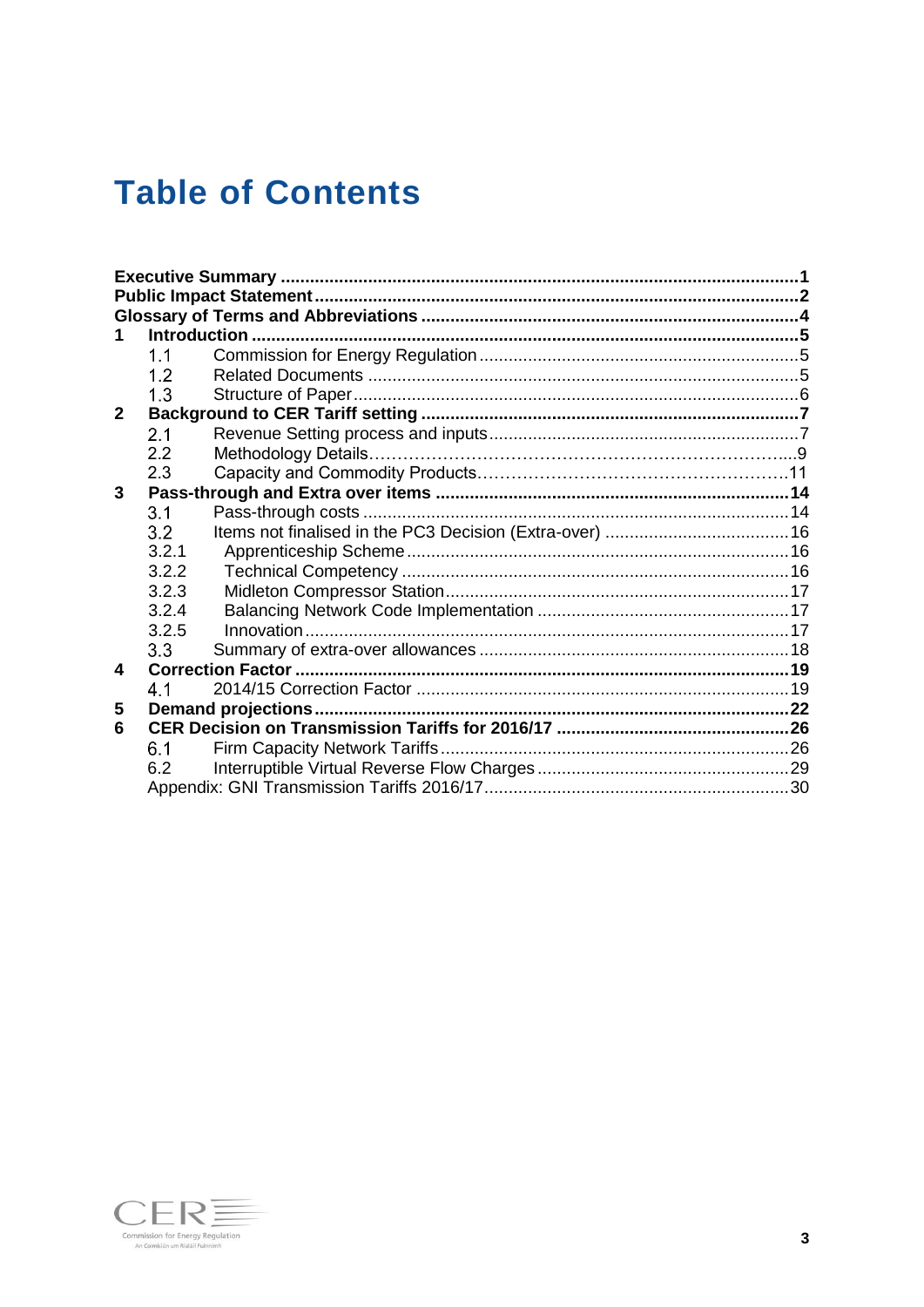## <span id="page-4-0"></span>**Glossary of Terms and Abbreviations**

| <b>Abbreviation or Term</b> | <b>Definition or Meaning</b>                                                                                                       |
|-----------------------------|------------------------------------------------------------------------------------------------------------------------------------|
| <b>Allowed Revenues</b>     | The sum of revenues that the TSO is<br>entitled to obtain in a given period, as<br>approved by the CER.                            |
| <b>Price Control</b>        | A 5 - yearly review of GNI's allowed<br>revenues.                                                                                  |
| Extra-over items            | Work items not included in the Price<br>Control                                                                                    |
| Pass-through items          | Work items that were included in the Price<br>Control but the costs of which were not<br>certain at the time of the Price Control. |
| Euribor                     | Euro Interbank Offered Rate indicating the<br>average interest rates at which Eurozone<br>banks offer to lend to other banks.      |
| <b>GNI</b>                  | <b>Gas Networks Ireland</b>                                                                                                        |
| <b>PC</b>                   | <b>Price Control</b>                                                                                                               |
| <b>HICP</b>                 | Harmonised Index of Consumer Pricing                                                                                               |
| <b>Cost of Capital</b>      | The return that GNI are permitted to earn<br>during a given year.                                                                  |
| <b>Correction Factor</b>    | An adjustment of revenue applied to rectify<br>over or under recoveries.                                                           |

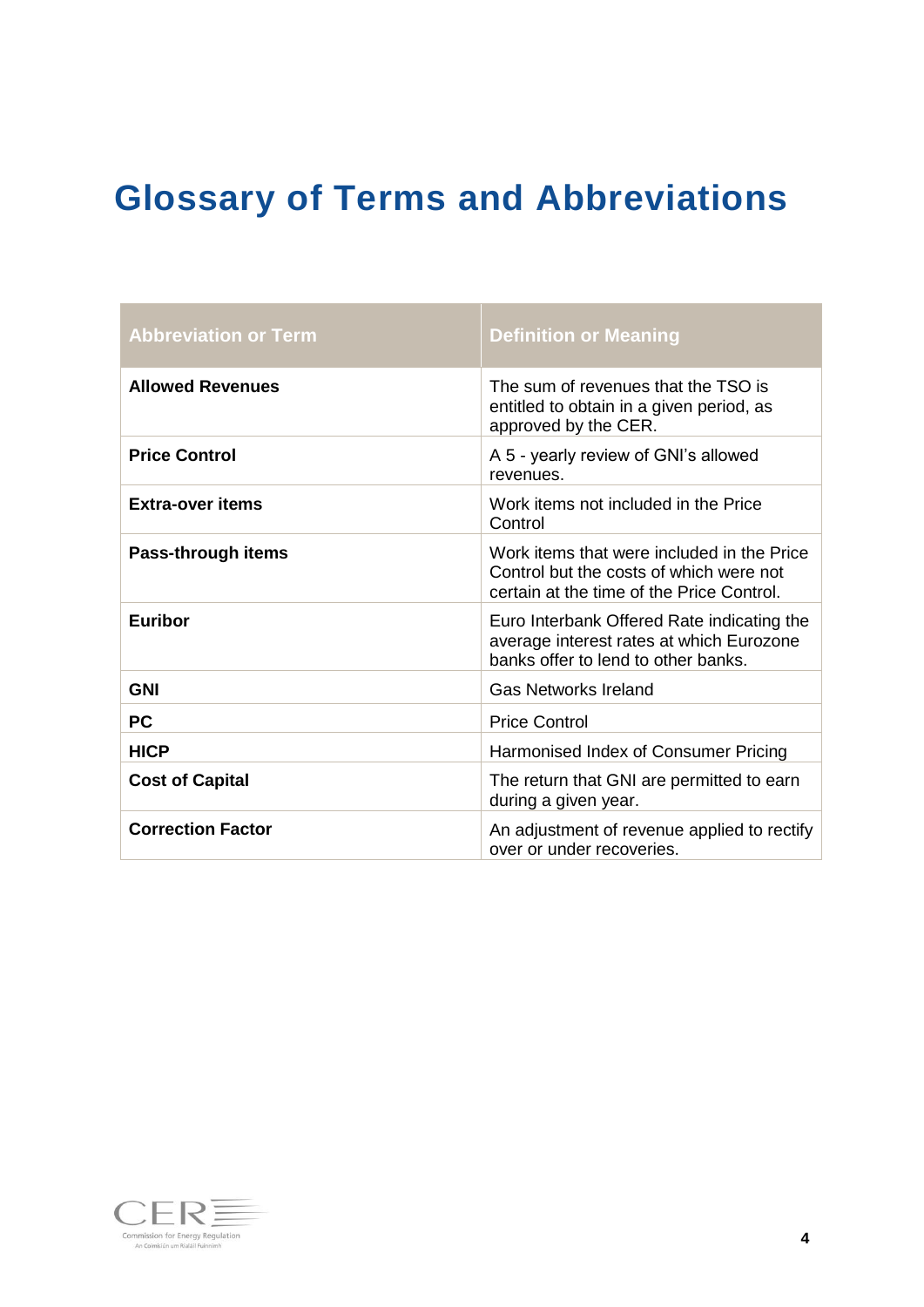## <span id="page-5-1"></span><span id="page-5-0"></span>**1 Introduction**

## **1.1 Commission for Energy Regulation**

Under the Gas (Interim) (Regulation) Act, 2002, the CER is responsible for regulating charges in the natural gas market. Under Section 14 of that Act the CER may set the basis for charges for transporting gas through transmission systems.

This paper outlines the CER's decision in relation to the Gas Networks Ireland (GNI) Allowed Revenues and gas Transmission tariffs that will apply from  $1<sup>st</sup>$  October 2016 to  $30<sup>th</sup>$ September 2017.

The calculation of these revenues for the forthcoming gas year is based on GNI's Price Control, which is the revenue setting process that the CER conducts every five years. GNI is currently in its third Price Control (PC3) with 2016/17 being the final year of PC3.

In addition, as part of the annual process of setting network tariffs, GNI also submit additional items that were not envisaged as part of the Price Control process. This paper details the extra over-items which the CER has allowed GNI to recover revenues for.

### **1.2 Related Documents**

<span id="page-5-2"></span>[Decision on October 2012 to September 2017 transmission revenue for Bord Gáis](http://www.cer.ie/docs/000448/cer12196.pdf)  **[Networks](http://www.cer.ie/docs/000448/cer12196.pdf)** 

[Decision on BGN Allowed Revenues and Gas Transmission Tariffs for 2014/15](https://www.cer.ie/docs/000051/CER14140%20%20Decision%20on%20BGN%20Allowed%20Revenies%20and%20Gas%20Transmission%20Tariffs%20for%202014-15.pdf)

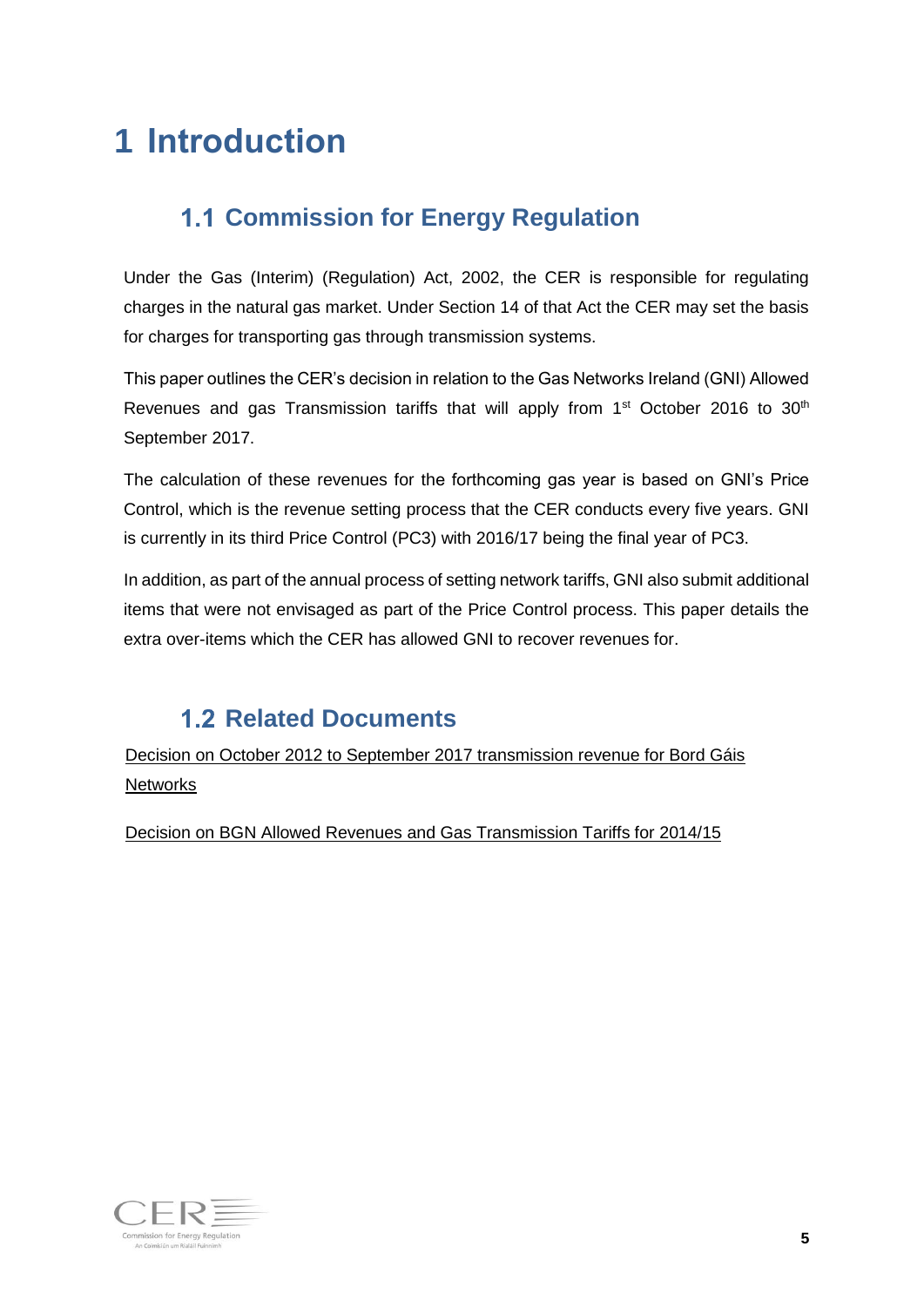### <span id="page-6-0"></span>**1.3 Structure of Paper**

This Paper is divided into three primary sections.

- **Section one** details the revenue inputs that GNI are allowed to obtain in the coming Gas Year (2016/17). This includes updates on the extra items requested and pass-through items. In addition, Correction Factors from previous years are outlined.
- **Section 2** outlines the updated capacity and commodity forecasts for the forthcoming years, and includes some details on the changes from the PC3 decision and from the forecast Capacity bookings for 2015/16.
- **Section 3** details the forecast network Capacity bookings and Commodity flows and network tariffs to apply from 1<sup>st</sup> October 2016- 30<sup>th</sup> September 2017.

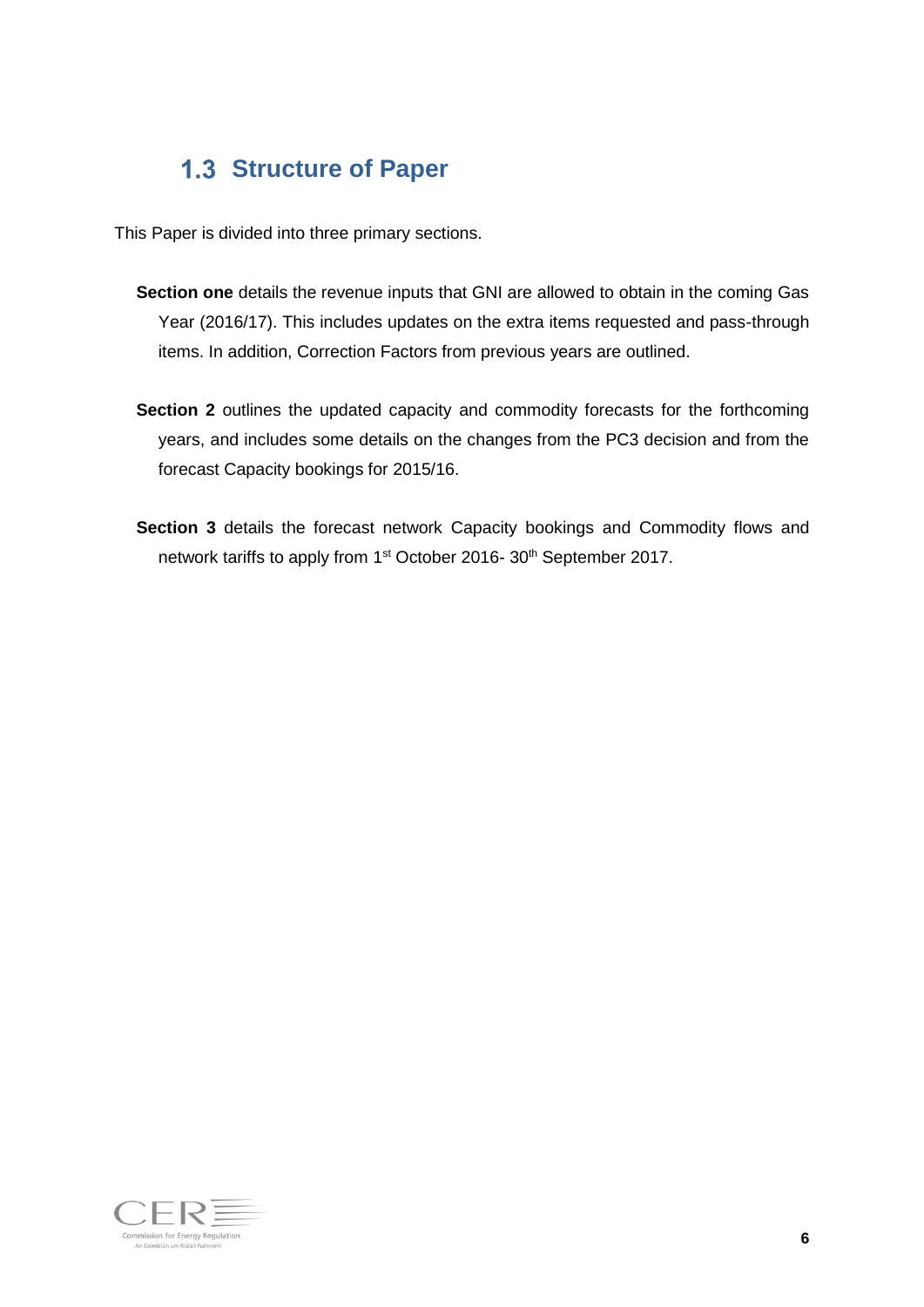## <span id="page-7-0"></span>**2 Background to CER Tariff setting**

### <span id="page-7-1"></span>**2.1 Revenue Setting process and inputs**

In November 2012 the CER published its Decision Paper (CER/12/196) on the Allowed Revenue that GNI may recover over the Price Control period from October 2012-September 2017. This paper allowed €998.5 million to be recovered for Transmission over the 5 year period. Of this, €313 million was allowed for Operating Expenditure.

In addition, in July 2015, the CER published its Decision Paper on the "*Entry/Exit Tariff Methodology"* which developed a new methodology for the calculation of Entry and Exit tariffs, which are the means by which GNI's Allowed Revenues are recovered.

In addition, developments at an EU level on the Network Code on Harmonised gas Transmission Tariffs are close to being finalised. One of the key requirements in this legislation will be the requirement to publish specific revenue related information as part of the tariff setting process. Therefore, as part of the 2016/17 tariff setting process this paper will outline additional information on the revenues, methodology and tariffs that apply.

| <b>Revenues</b>                                            | <b>Methodology</b>                                                                                                                         | <b>Tariffs/Charges</b>                                                         |
|------------------------------------------------------------|--------------------------------------------------------------------------------------------------------------------------------------------|--------------------------------------------------------------------------------|
| Details on the revenues that<br>GNI can recover in 2016/17 | Details on the methodology<br>that is used to derive firm<br><b>Capacity and Commodity</b><br>tariffs that recover revenues<br>for 2016/17 | Detail on the tariffs and<br>charges detailed in this<br><b>Decision Paper</b> |

Below details the revenue setting details and inputs that are in place for the current Price Control and therefore for 2016/17.

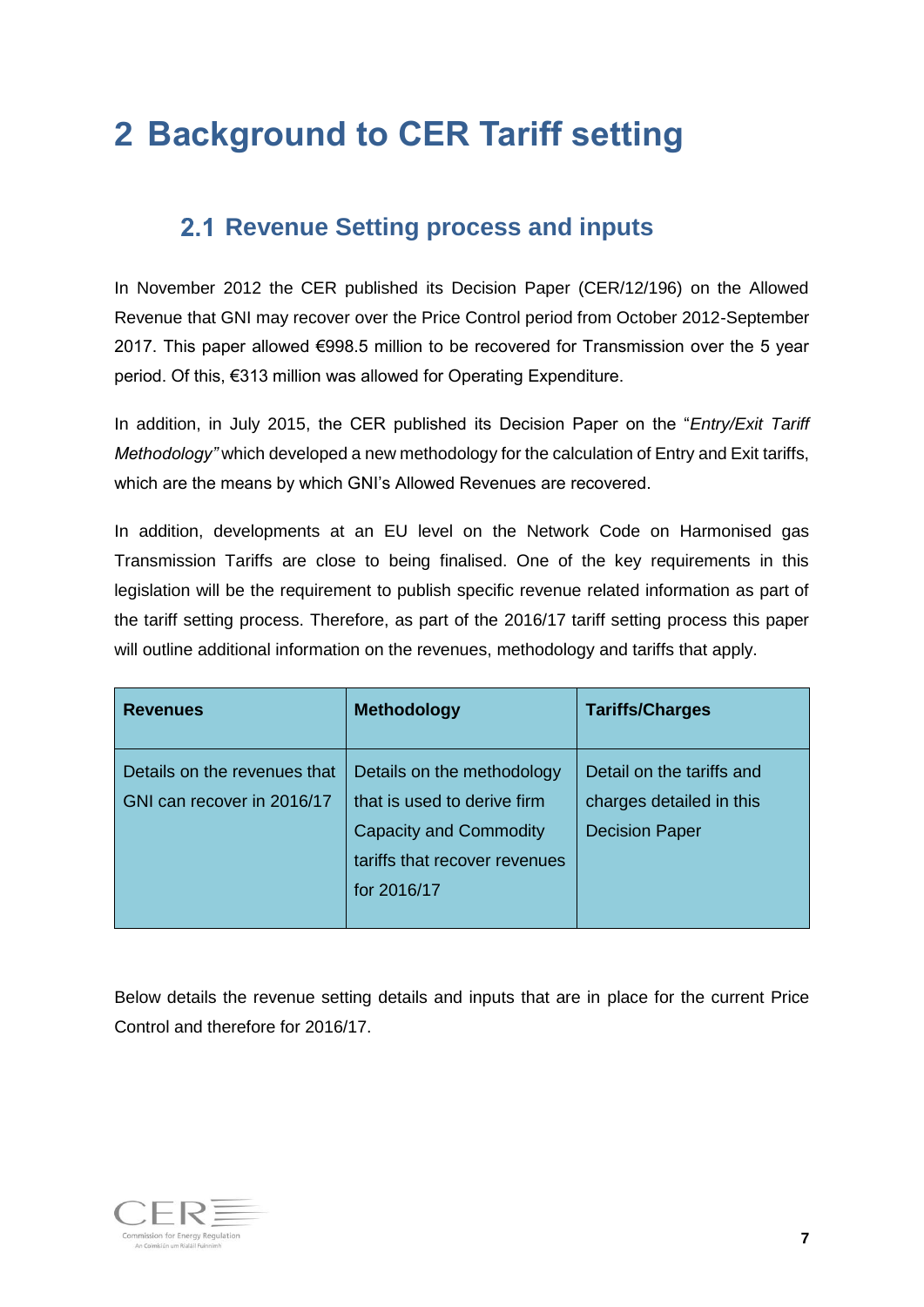| Key Transparency inputs as per Draft EU Network Code on Transmission Tariffs |                       |                       |                                                                                                              |  |
|------------------------------------------------------------------------------|-----------------------|-----------------------|--------------------------------------------------------------------------------------------------------------|--|
|                                                                              | <b>Revenue Period</b> | <b>Area of review</b> | <b>Detail</b>                                                                                                |  |
| <b>Revenue Regime</b>                                                        | 2012-2017             | Revenue               | <b>Allowed Revenue</b>                                                                                       |  |
| <b>Allowed Revenue as per</b><br>PC <sub>3</sub>                             | 2016/17               | Revenue               | €187.9m                                                                                                      |  |
| <b>Capital Expenditure</b>                                                   | 2016/17               | Revenue               | €26.5m                                                                                                       |  |
| <b>Operating Expenditure</b>                                                 | 2016/17               | Revenue               | €63m                                                                                                         |  |
| Yearly change in<br><b>Allowed Revenue</b>                                   | 2015/16-2016/17       | Revenue               | €190.85m - €188.19m=-€2.66m                                                                                  |  |
| <b>Reconciliation Process</b>                                                | $KT-1$                | Revenue               | <b>Correction Factors are</b><br>reconciled in KT-1, meaning<br>one year after closeout, with<br>exceptions. |  |
| <b>Actually obtained</b><br><b>Revenue</b>                                   | 2014/15               | Revenue               | €203.97m                                                                                                     |  |
| <b>Correction Factor</b>                                                     | 2014/15               | Revenue               | €15.11m                                                                                                      |  |
| <b>Correction Factor being</b><br>returned                                   | 2016/17               | Revenue               | €9.741m                                                                                                      |  |
| <b>Cost of Capital</b>                                                       | 2012-2017             | Revenue               | 5.2%                                                                                                         |  |

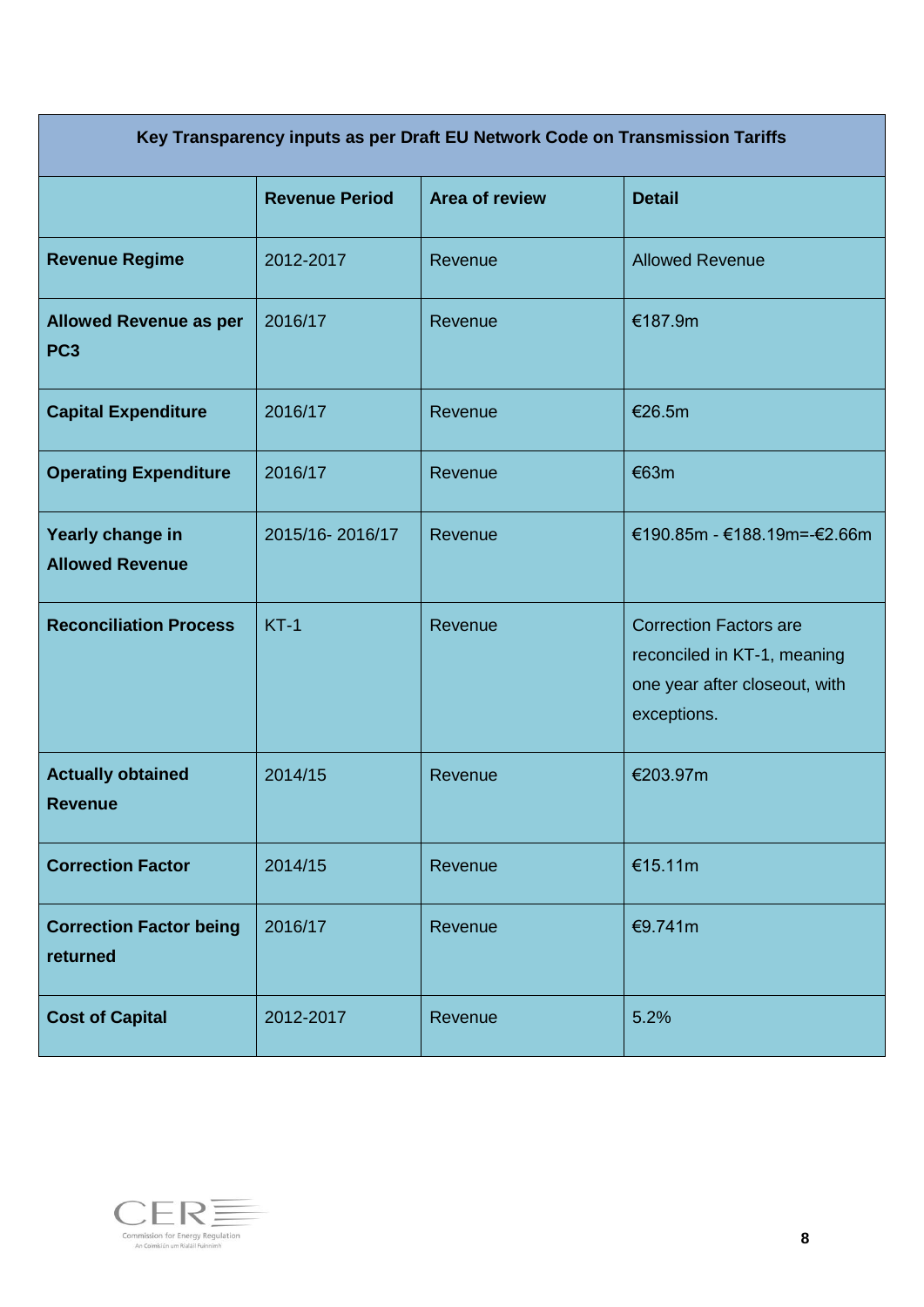| Key Transparency inputs as per Draft EU Network Code on Transmission Tariffs |           |             |                                                             |  |
|------------------------------------------------------------------------------|-----------|-------------|-------------------------------------------------------------|--|
| <b>Inflation Index</b>                                                       | 2012-2017 | Revenue     | <b>HICP</b><br>Central Bank, ESRI,<br>Department of Finance |  |
| <b>Intended use of Auction</b><br><b>Premium</b>                             | 2016-17   | Revenue     | None forecast                                               |  |
| <b>Capacity-Commodity</b><br><b>Split</b>                                    | 2015      | Methodology | 90:10 of Allowed Revenues                                   |  |
| <b>Entry-Exit split</b>                                                      | 2015      | Methodology | 33:67 of Allowed Revenues                                   |  |

## **2.2 Methodology details**

Below details the key assumptions used in the tariff methodology used to derive the firm Capacity and Commodity tariffs in this Decision Paper. The model used to derive these tariffs is available directly from GNI by contacting [barry.lehane@gasnetworks.ie.](mailto:barry.lehane@gasnetworks.ie) In addition, the distance data between each of the entry points and the active exit points are available by contacting GNI at the email address above.

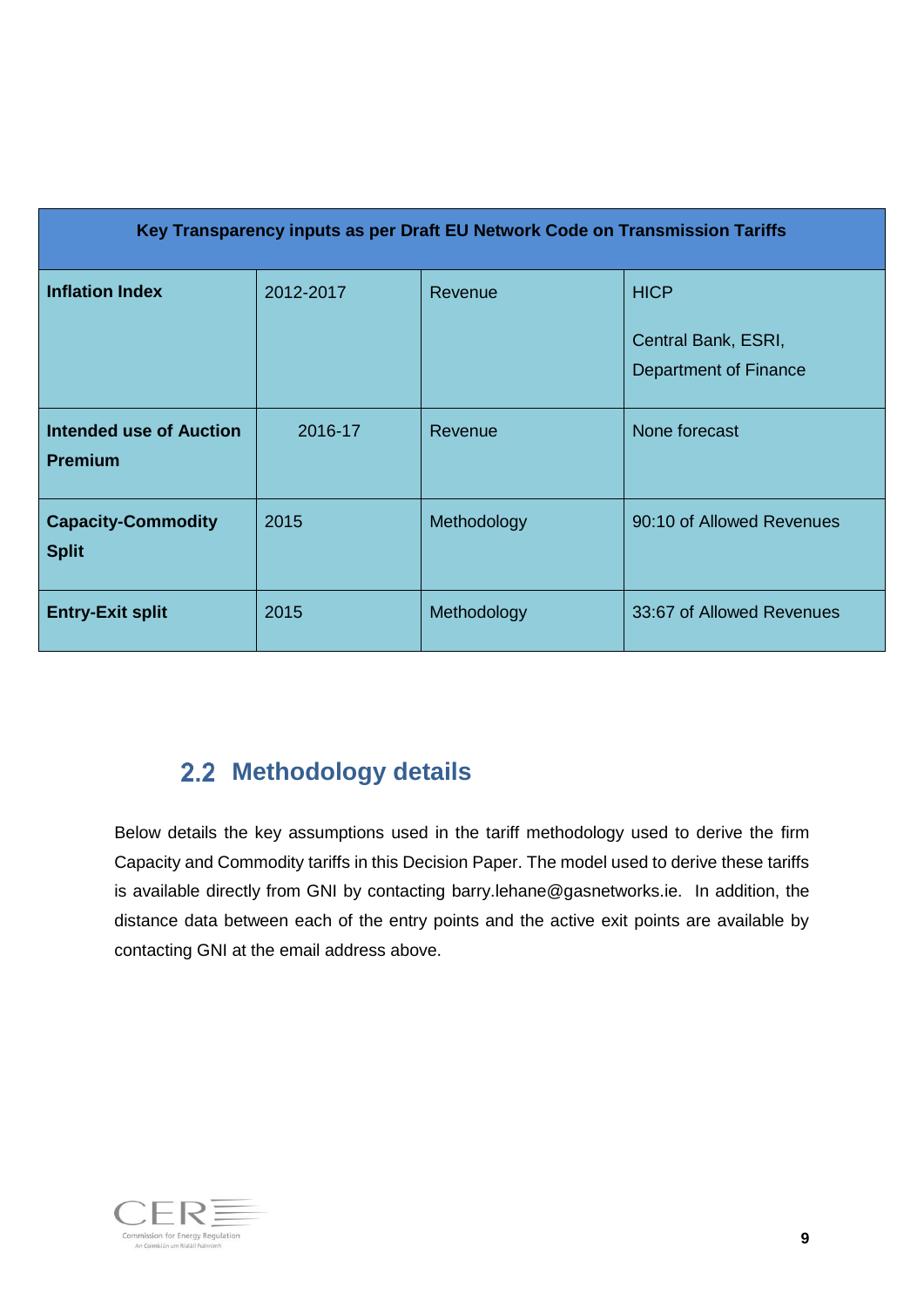| Key Transmission Methodology inputs as per Draft EU Network Code on Transmission Tariffs |                                                  |  |  |
|------------------------------------------------------------------------------------------|--------------------------------------------------|--|--|
| <b>Tariff Methodology</b>                                                                | <b>Matrix</b>                                    |  |  |
| Input                                                                                    | Long Run Marginal Costs (LRMC)                   |  |  |
| <b>Key inputs</b>                                                                        | <b>Expansion Constants, Annuitisation Factor</b> |  |  |
| <b>Secondary adjustments applied</b>                                                     | Rescaling to obtain required revenues            |  |  |
| <b>Capacity assumptions</b>                                                              | Annualised forecast Capacity bookings            |  |  |
| <b>Capacity-Commodity split</b>                                                          | 90:10                                            |  |  |
| <b>Entry-Exit Split</b>                                                                  | 33:67                                            |  |  |
| <b>Active Entry Points</b>                                                               | 3                                                |  |  |
| <b>Active Exit Points</b>                                                                | 110                                              |  |  |

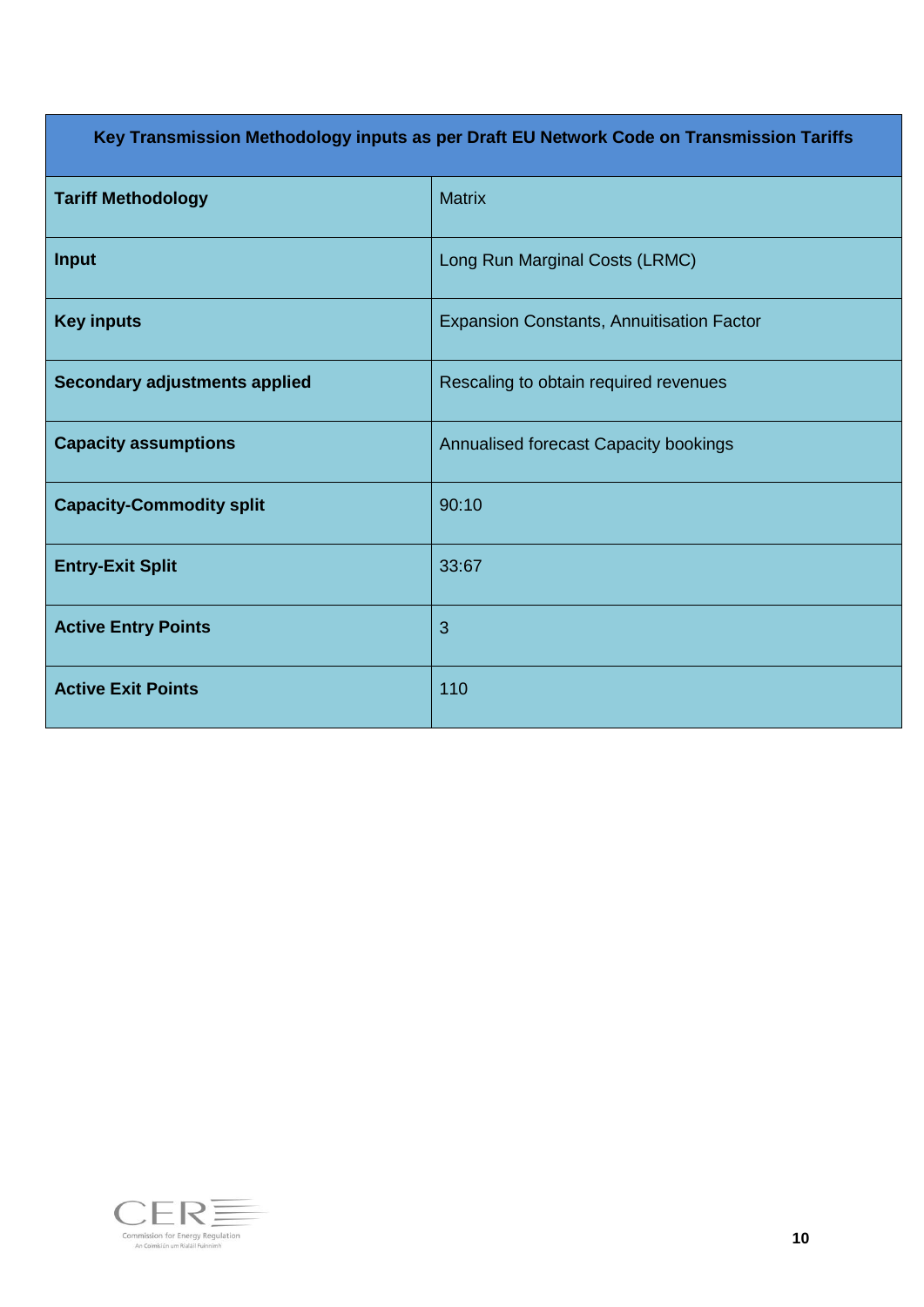## **Capacity and Commodity products**

Below indicates the range of Capacity and Commodity tariffs that apply from 1<sup>st</sup> October 2016 to 30<sup>th</sup> September 2017. The details of the revenues associated with these network tariffs are detailed in this Decision Paper and the accompanying updated revenue model. A single Entry Commodity charge and/or Exit Commodity charge will apply based on actual flows.

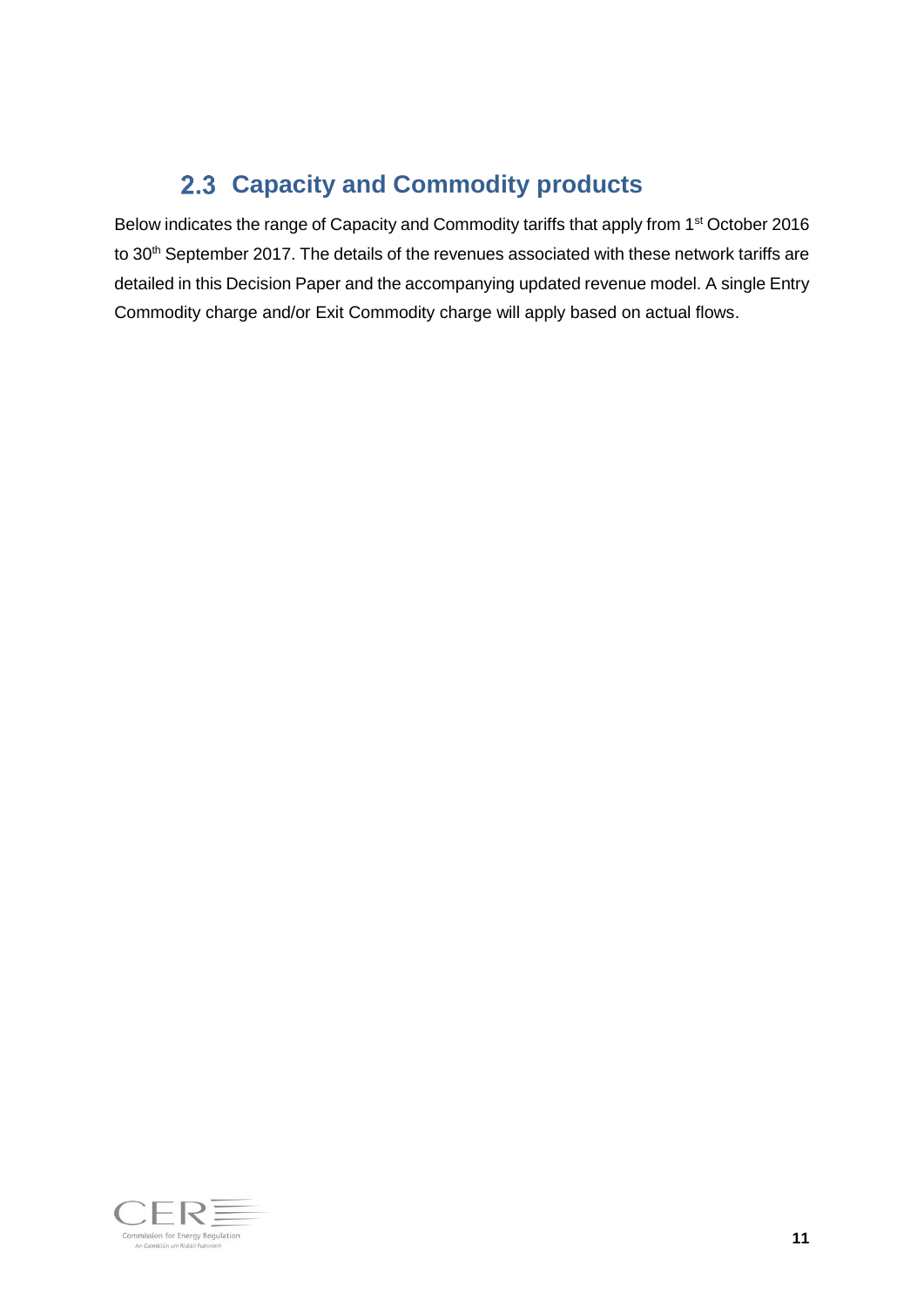|                                                                                               | <b>Capacity Products</b> |          |                          |                            |  |
|-----------------------------------------------------------------------------------------------|--------------------------|----------|--------------------------|----------------------------|--|
| <b>Bellanaboy Entry</b><br><b>Linkline Element + GNI</b><br><b>Allowed Revenue</b><br>element | <b>Capacity Tariff</b>   | €610.463 | Indigenous<br>production | Per Peak Day<br><b>MWh</b> |  |
| <b>Inch Production Entry</b>                                                                  | <b>Capacity Tariff</b>   | €156.653 | Indigenous<br>production | Per Peak Day<br><b>MWh</b> |  |
| <b>Inch Storage Entry</b>                                                                     | <b>Capacity Tariff</b>   | €53.058  | Storage                  | Per Peak Day<br><b>MWh</b> |  |
| <b>Moffat Entry</b>                                                                           | <b>Capacity Tariff</b>   | €360.253 | Interconnection<br>Point | Per Peak Day<br><b>MWh</b> |  |
| <b>Gormanston Exit</b>                                                                        | <b>Capacity Tariff</b>   | €412.68  | Interconnection<br>Point | Per Peak Day<br><b>MWh</b> |  |
| <b>Equalised Exit</b>                                                                         | <b>Capacity Tariff</b>   | €428.352 | <b>Domestic Exit</b>     | Per Peak Day<br><b>MWh</b> |  |

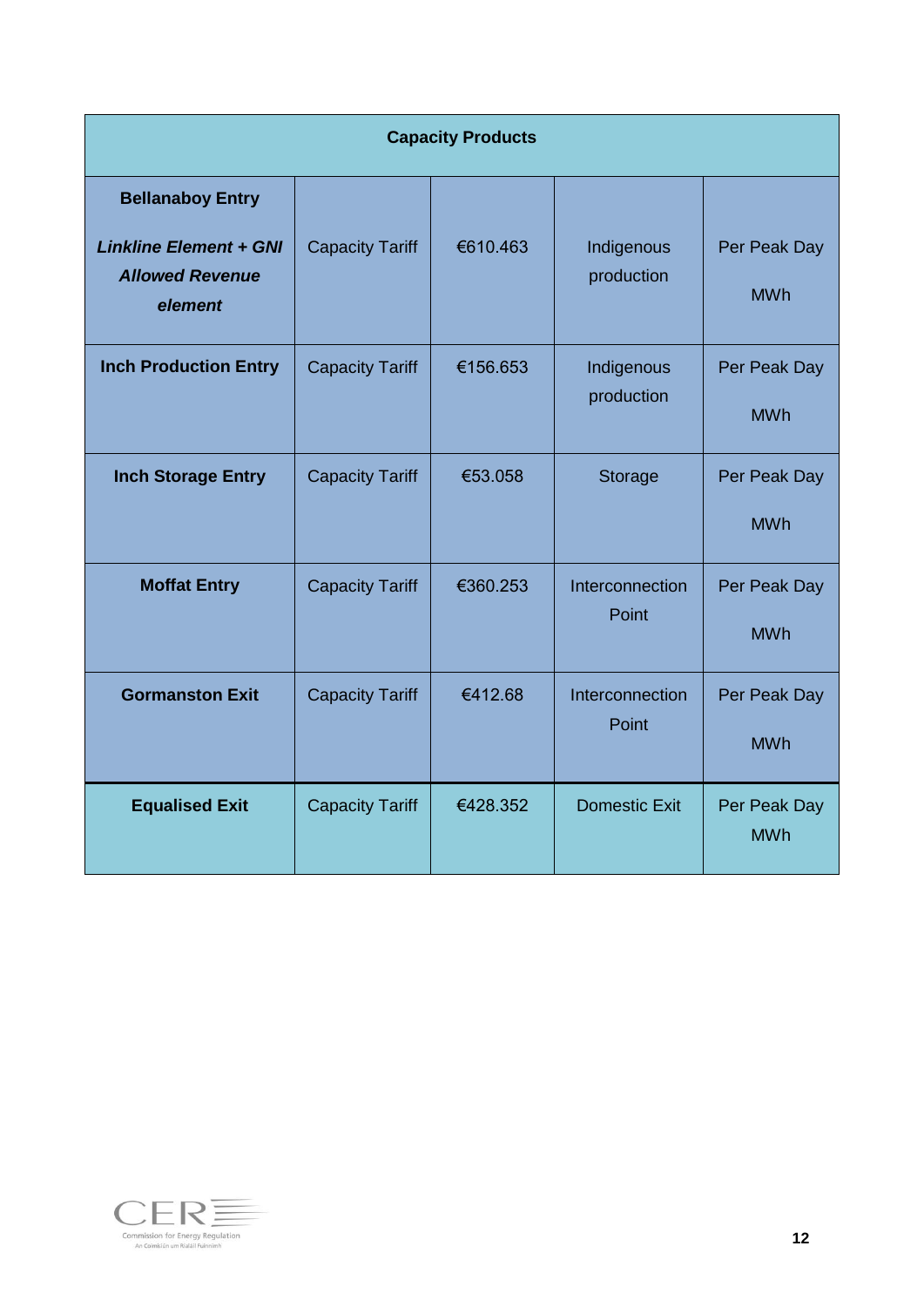| <b>Interruptible Capacity Products</b>              |                     |        |               |  |
|-----------------------------------------------------|---------------------|--------|---------------|--|
| <b>Virtual Reverse Flow at</b><br><b>Moffat</b>     | Registration<br>Fee | €7,316 | <b>Moffat</b> |  |
| <b>Virtual Reverse Flow at</b><br><b>Gormanston</b> | Registration<br>Fee | €8,104 | Gormanston    |  |

| <b>Commodity charges</b> |                  |        |         |  |
|--------------------------|------------------|--------|---------|--|
| <b>All Entry Points</b>  | Commodity tariff | €0.123 | Per MWh |  |
| <b>All Exit Points</b>   | Commodity tariff | €0.256 | Per MWh |  |

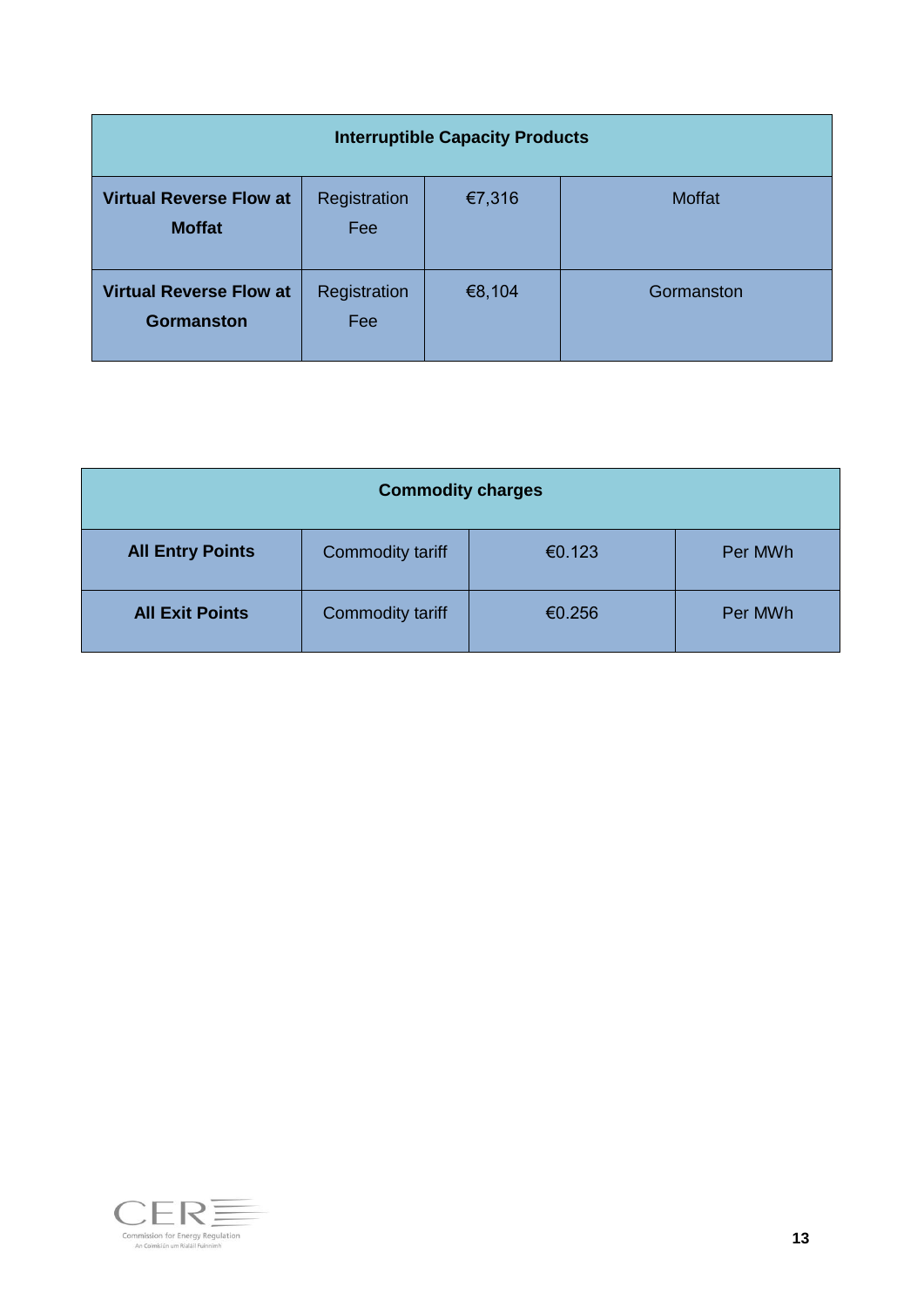## <span id="page-14-0"></span>**3 Pass-through and Extra over items**

In addition to the revenues allowed in the Price Control, each year GNI submits requests for items that are either considered "pass-through" or "extra-over". Pass though items are those for which at the time of the Price Control, the exact expenditure was not finalised. Extra over items are requests from GNI for items that were not anticipated in the Price Control.

### **Pass-through costs**

<span id="page-14-1"></span>Pass through costs have been updated for the coming year to reflect the following changes to the revenue inputs. The variance in the pass-through items in 2016/17 monies is reflected below vis-a-vis the original PC3 Decision forecasts. A plus (+) indicates that the variance is above what was forecast in the PC3 Decision Paper. A minus (-) indicates that the forecast is below.

For rates 50% of the variance between the allowed costs in the Price Control and the updated forecast variance are passed through.

For CO2 100% of the variance between the allowed costs in the Price Control and the updated forecast variance are passed through.

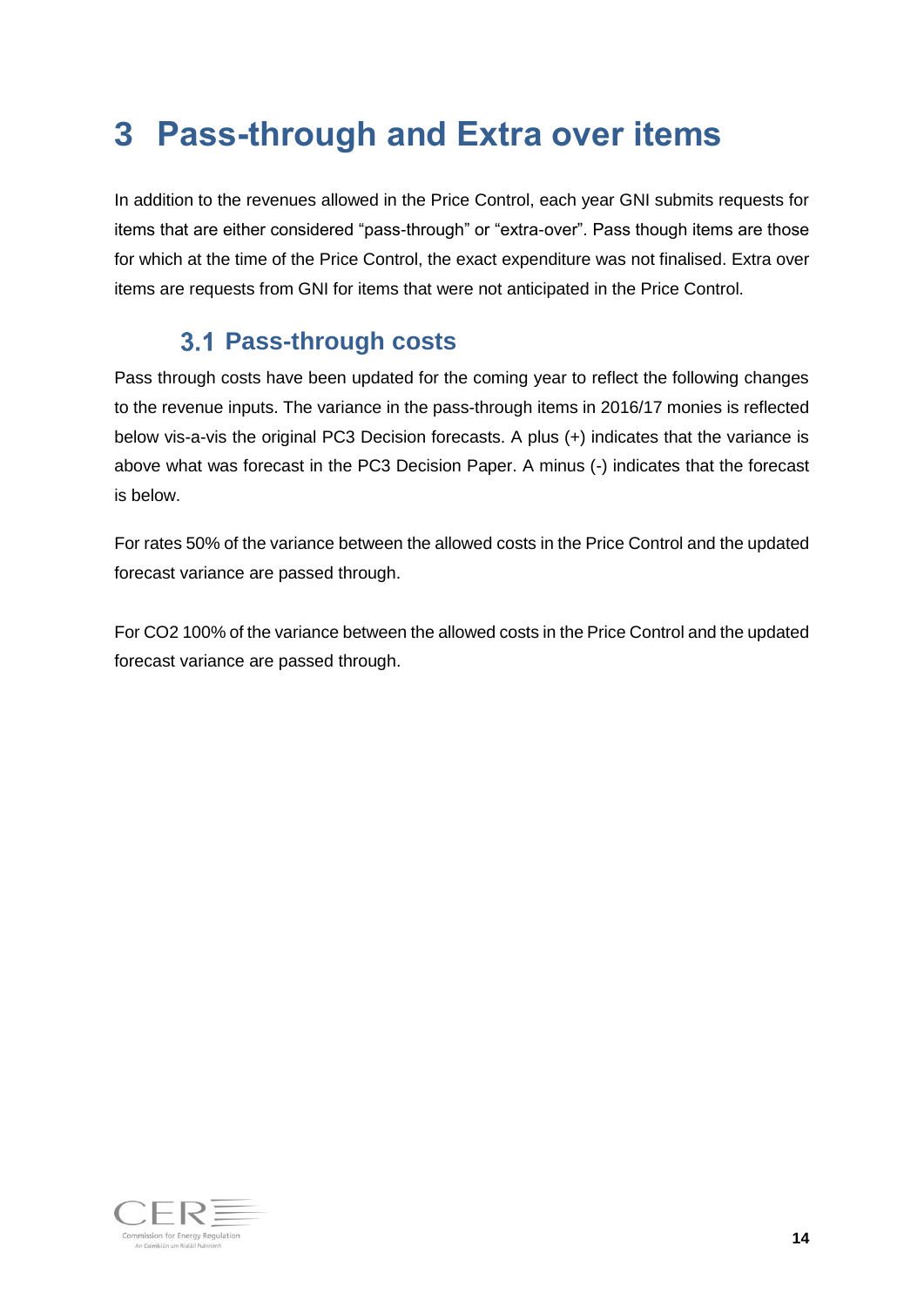| Pass-through                                       | <b>Saving or</b><br><b>Charge</b> | $\epsilon$ m | <b>Rationale</b>                                                                                                            |
|----------------------------------------------------|-----------------------------------|--------------|-----------------------------------------------------------------------------------------------------------------------------|
| <b>Authority</b><br>Local<br><b>Rates</b>          |                                   | $+0.437$     | <b>Rates</b><br>are<br>now<br>forecast<br>to<br>be<br>€14.99m<br>have<br>and<br>been rising the<br>last<br>number of years. |
| <b>CER Levy</b>                                    |                                   | $-0.497$     | Over-recovery<br>giveback in Levy.                                                                                          |
| <b>PRISMA</b><br><b>Booking</b><br><b>Platform</b> |                                   | $+0.571$     | Membership fee for<br>Interconnection Point<br>Capacity Platform.                                                           |
| <b>CO2 Allowance</b>                               |                                   | $-0.107$     | <b>Carbon Price forecast</b><br>of $€6.03$ tonne is lower<br>than PC3 forecasts.                                            |
| <b>Total Variance</b>                              |                                   | $+0.404$     |                                                                                                                             |

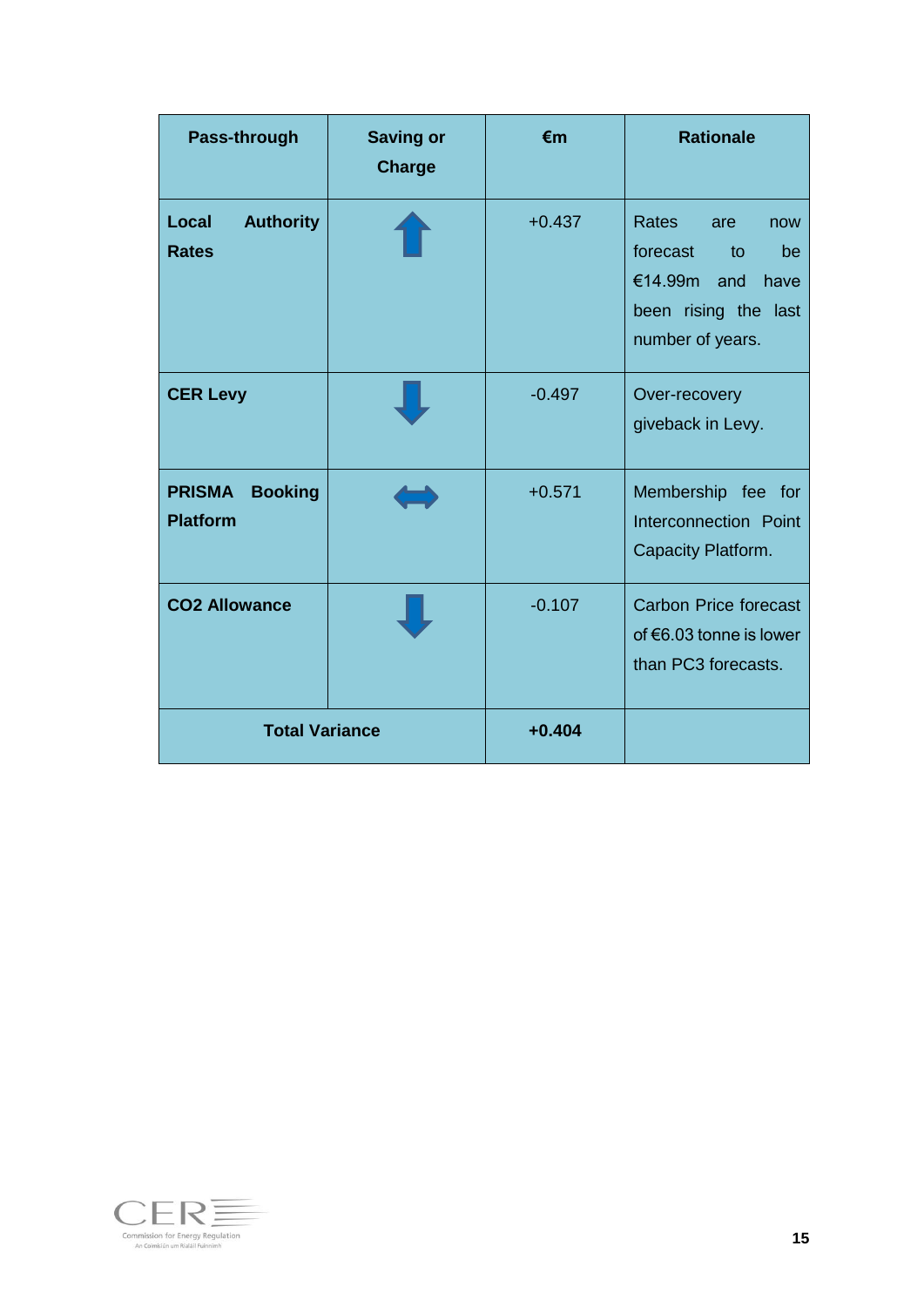### <span id="page-16-0"></span>**3.2 Items not finalised in the PC3 Decision (Extra-over)**

In addition to pass-through items GNI has also submitted a request for additional items that were not identified in PC3. CER receives requests for additional items as part of the annual tariff setting process and also throughout the year as different work items or projects are approved e.g. the connection of a new town to the gas network.

Details on the extra-over items that the CER has approved an allowance for are outlined below.

#### <span id="page-16-1"></span>*3.2.1 Apprenticeship Scheme*

As part of 2015/16 tariffs the CER approved an allowance for GNI's Apprenticeship Programme, which began in January 2015 with an initial intake of 14 apprentices. The CER was supportive of the scheme on the basis that it was important that the technical skills associated with operating and maintaining the natural gas network are maintained.

An allowance of €300,364 was approved last year which reflected the salary costs of the first year of the programme. As the salary costs for year 2 have increased the CER is approving an allowance of €419,043 to reflect the higher salary cost.

As the apprenticeship programme will provide training across both the Transmission and Distribution systems the allowance will be recovered 50% from Transmission tariffs and 50% from Distribution tariffs.

#### <span id="page-16-2"></span>*3.2.2 Technical Competency*

In 2014, as a result of a review of the technical competency of GNI conducted by the Safety Division in the CER, a recommendation was made that the competency development within GNI be improved in core network functions. On that basis GNI implemented a Technical Competency Development framework which included investment in training facilities, field assessments and external assessments.

The CER has approved an allowance of €605,000 for 2016/17.

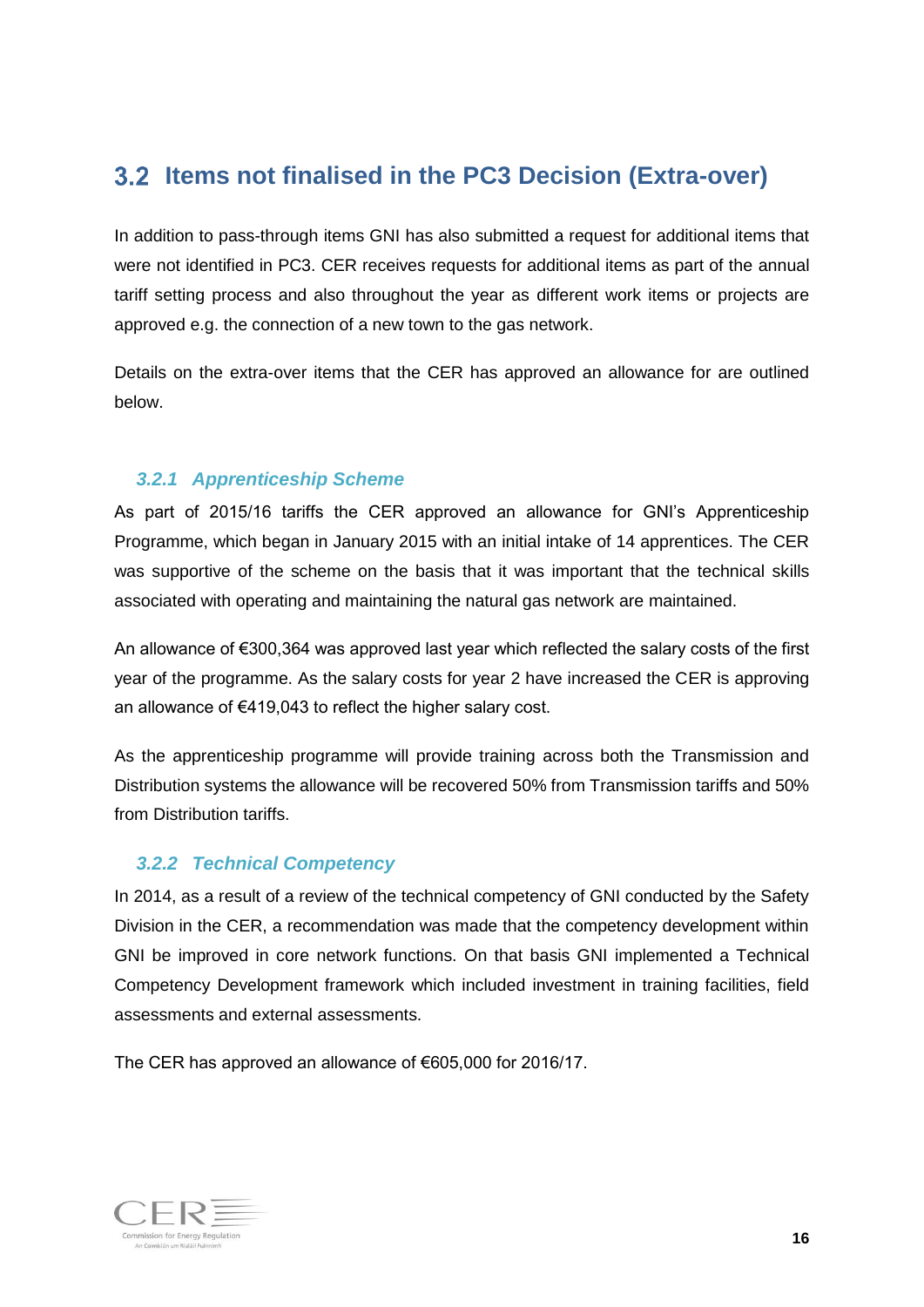As Technical Competency applies across both the Transmission and Distribution networks the allowance will be recovered 50% from Transmission Tariffs and 50% from Distribution tariffs.

#### <span id="page-17-0"></span>*3.2.3 Midleton Compressor Station*

During PC3 it was anticipated that Inch would cease output in 2014, and therefore the Midleton compressor station, in its current status would no longer be required.

However, indications from Kinsale Energy Limited now suggest that the facility will continue to supply production gas to 2021. As a result of the age of the assets and the changes to the flows from Inch, GNI has increased maintenance and inspections at the Midleton compressor site. This is required to ensure the integrity of the compressor stations life cycle up to 2021. Therefore, the CER has allowed a total allowance of €2,040,000 for 2016/17.

#### <span id="page-17-1"></span>*3.2.4 Balancing Network Code Implementation*

In October 2015, GNI implemented the requirements of the EU Network Code on Balancing. This included the application of Interim Measures whilst the longer term enduring solution to a market based approach to Balancing is determined. During the course of 2016/17 it is anticipated that the project scope for moving to either a Balancing platform or a Trading platform will be decided. To progress this GNI requested an allowance for 2016/17 of  $€100,000$  to progress the options from a regulatory, IT and legal perspective. The CER is mindful that progress towards a preferred option will occur in 2016/17 and therefore is approving this allowance request.

#### <span id="page-17-2"></span>*3.2.5 Innovation*

Over the course of PC3, an allowance of  $\epsilon$ 8m was allowed for innovation funding, of which €7.2m was collected from transmission. Thus far innovation funding has focused on the roll out of Compressed Natural Gas (CNG) for use in the transport sector, Renewable Natural Gas (RNG) and research grants.

In 2015, GNI requested an additional allowance of €800,000 to support the conversion of fleet vehicles to CNG, the CER approved an additional allowance of €400,000. Under the PC3 initiative, approximately 22 vehicles were identified for conversion to CNG. GNI predict that this will result in an additional 15GWh of gas consumption per annum.

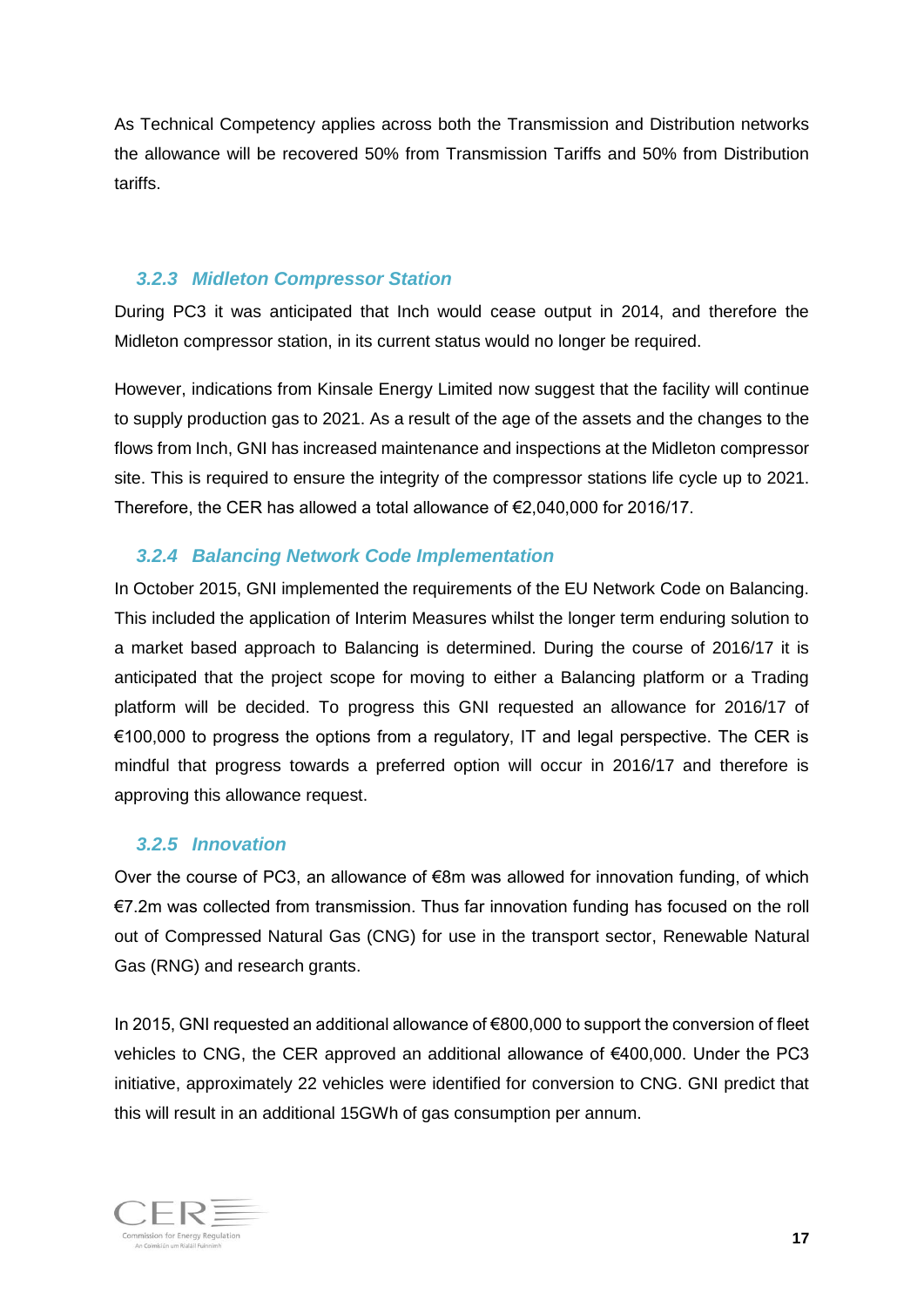As Innovation funding has been divided 90:10 between Transmission and Distribution, €360,000 will be added to Transmission revenues for the forthcoming year.

| Item (2016/17)                                     | <b>GNI Request</b>    | <b>CER allowance</b> | <b>Allowance to</b><br><b>Transmission</b> |
|----------------------------------------------------|-----------------------|----------------------|--------------------------------------------|
| <b>Apprenticeship</b><br><b>Programme</b>          | €499,0431             | €419,043             | €209,522                                   |
| <b>Technical</b><br><b>Competency</b>              | €605,000              | €605,000             | €303,000                                   |
| <b>Midleton</b><br><b>Compressor Station</b>       | €2,040,000            | €2,040,000           | €2,040,000                                 |
| <b>Balancing Network</b><br>Code<br>implementation | €250,000 <sup>2</sup> | €100,000             | €100,000                                   |
| <b>Innovation</b>                                  | €800,000              | €400,000             | €360,000                                   |
|                                                    |                       | €3,012,522           |                                            |

### <span id="page-18-0"></span>**Summary of extra-over allowances**

<sup>1</sup> Including requested recovery of an over-spend in 2015/16 which was not approved by CER <sup>2</sup> Additional analysis from GNI revised this to €100,000

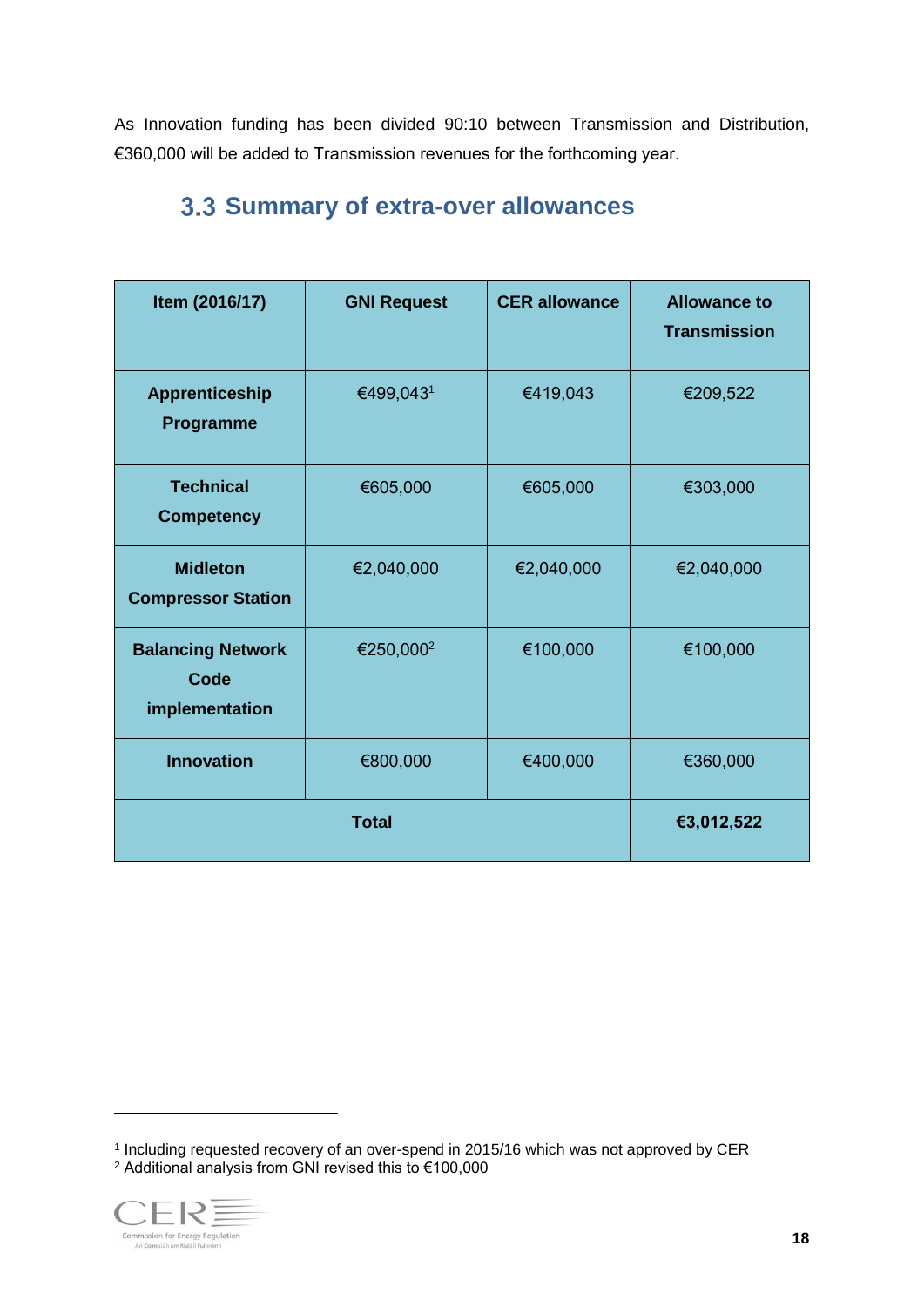## <span id="page-19-0"></span>**4 Correction Factor**

The application of a Correction Factor adjusts for the difference between 2014/15 actual revenues and pass-through costs versus the ex-ante projections for these revenues, which were forecast at the time of setting tariffs in August 2014.

In general, Correction Factors are applied one year after the actual revenues are recovered for the year in question. As part of previous Price Controls the CER has indicated that where a correction factor exceeds more than 5% of allowed revenues in the year in which the under/over recovery occurred then the correction factor would be spread over two years, with the excess over the 5% carried over to the second year rather than being recovered in the one year.

### **2014/15 Correction Factor**

<span id="page-19-1"></span>In 2014/15 there was an over-recovery of €15.11m, which is a significant over-recovery in a single year. The main contributor to the over-recovery was higher than forecast demands due to delays in the commencement in Corrib production. In addition, there was deflation in that year and variations in the pass-through forecasts for the year.

For the forthcoming year the CER has decided to apply a 5% revenue rule giveback in line with previous Price Control decisions. Therefore, €9.2m will be given back in 2016/17 with the remaining €5.91m given back in 2017/18. The return in 2017/18 will be done in an NPV neutral way, meaning that the value of the revenue being returned will be inflated to reflect the values of 2017/18 monies.

| <b>Correction Factor Year</b>    | €m       |
|----------------------------------|----------|
| <b>Correction Factor 2014/15</b> | $+15.11$ |
| <b>Giveback 2016/17</b>          | $-9.205$ |
| <b>Giveback 2017/18</b>          | $-5.91$  |

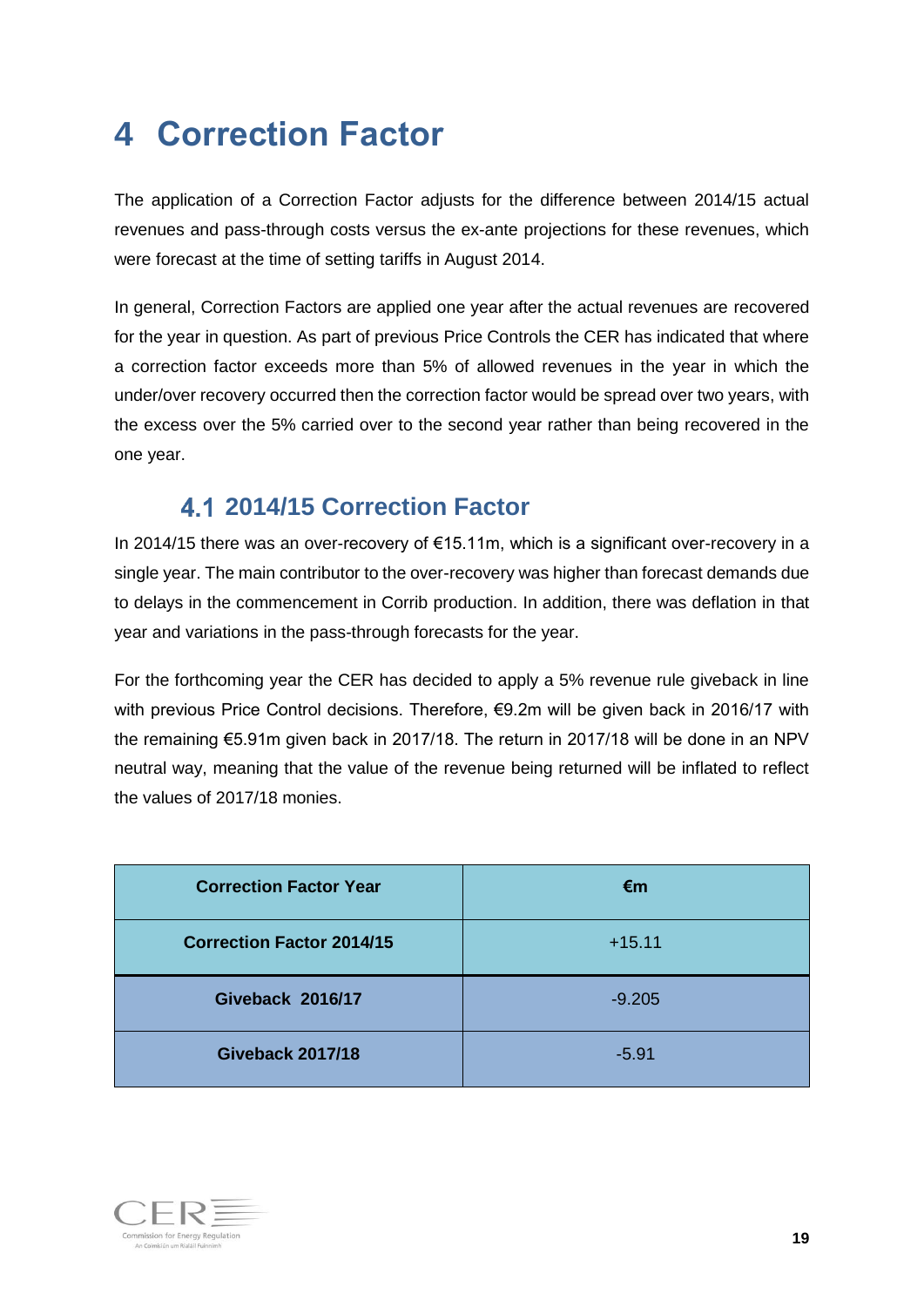In line with the direction on the entry-exit split in CER Decision Paper CER/15/140, the correction factor will factor into the single revenue requirement which will be split 67% to Exit and 33% to Entry.

| 14/15 Actual outturn<br>$(Kt-1)$              | <b>Over/under recovery</b> | €m       | <b>Cumulative</b><br>additional revenue<br>required |
|-----------------------------------------------|----------------------------|----------|-----------------------------------------------------|
| <b>Giveback 2016/17</b>                       | Over                       | $-9.205$ | $-9.205$                                            |
| <b>CER Levy</b>                               | Over                       | $-0.074$ | $-9.279$                                            |
| <b>Rates</b>                                  | <b>Under</b>               | $+0.203$ | 9.076                                               |
| <b>ISO</b>                                    | Over                       | $-0.290$ | $-9.366$                                            |
| CO <sub>2</sub>                               | <b>Under</b>               | $+0.220$ | $-9.146$                                            |
| Total 14/15 over-<br>recovery                 |                            |          | $-9.146$                                            |
| <b>Interest Rate</b><br><b>Multiplier</b>     |                            |          | 1.065%                                              |
| <b>Correction applied</b><br>to 16/17 tariffs |                            |          | $-9.740$                                            |

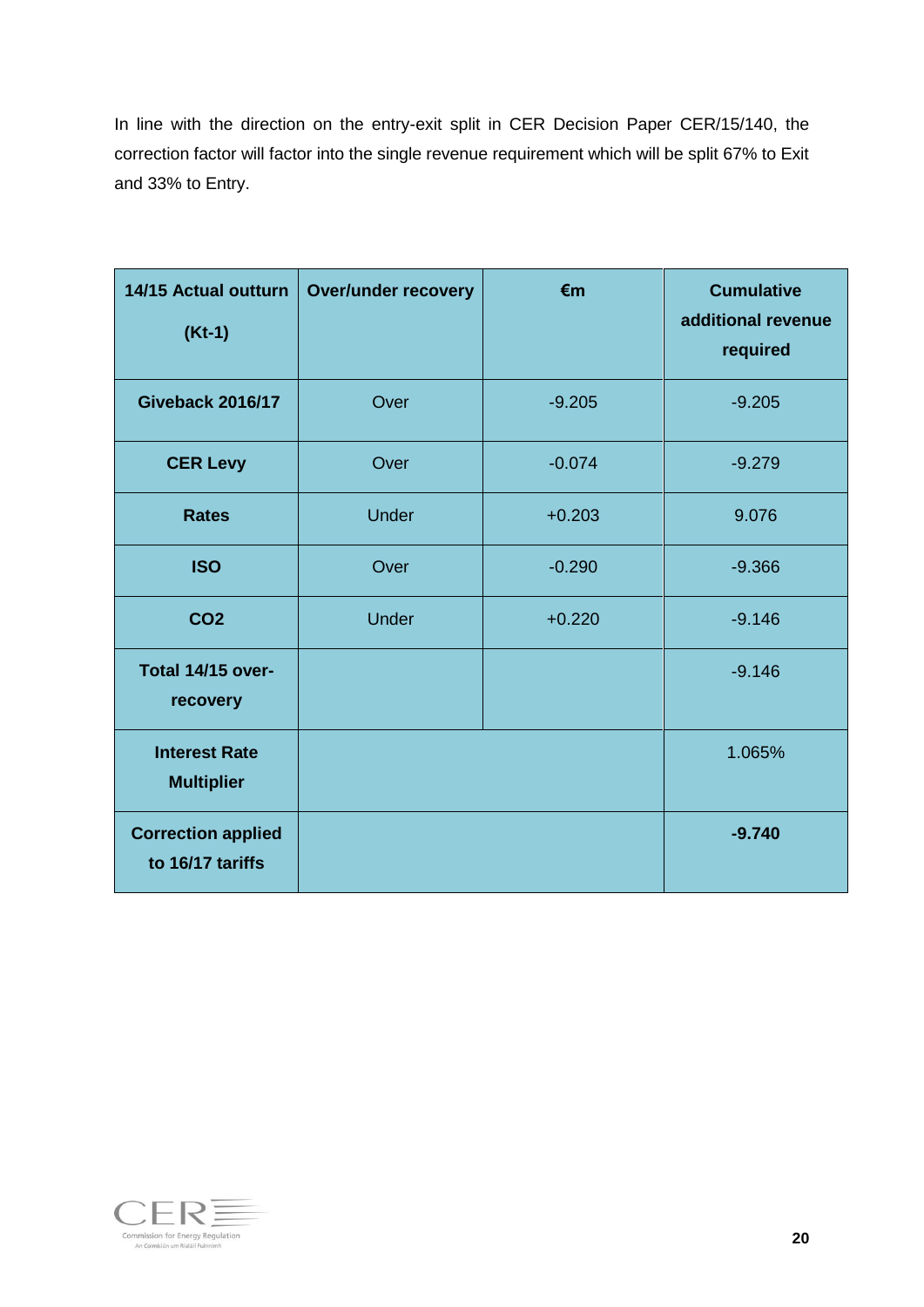## **Euribor rates and Inflation**

#### *4.2.1 Euribor Rates*

The Euribor rate plus 2% is applied where under/over recoveries are below 3% of the allowed revenues. Where under/over recoveries are above 3% then a Euribor plus 4% rates applies.

In the case of the 13/14 recovery the over-recovery is under 3% and therefore the Euribor plus 2% rate will apply.

| Euribor 14/15 | 0.35% | Euribor +2%   2.35%   Euribor +4% |  | 4.35% |
|---------------|-------|-----------------------------------|--|-------|
| Euribor 15/16 | 0.08% | Euribor +2%   2.08%   Euribor +4% |  | 4.08% |

#### *4.2.2 Inflation*

At the time of setting the 2014/15 tariffs an inflation rate of 3.74% was assumed for the allowed revenues of the Price Control which were set in 10/11 monies. This has been corrected to actual realised inflation of 2.81%3 which is applied to close out the revenues for that year.

In setting the 2016/17 tariffs an inflation rate of 1.3% is assumed for the time period from April 2016 to March 2017.

<sup>3</sup> Source: Central Bank, ESRI, Department of Finance

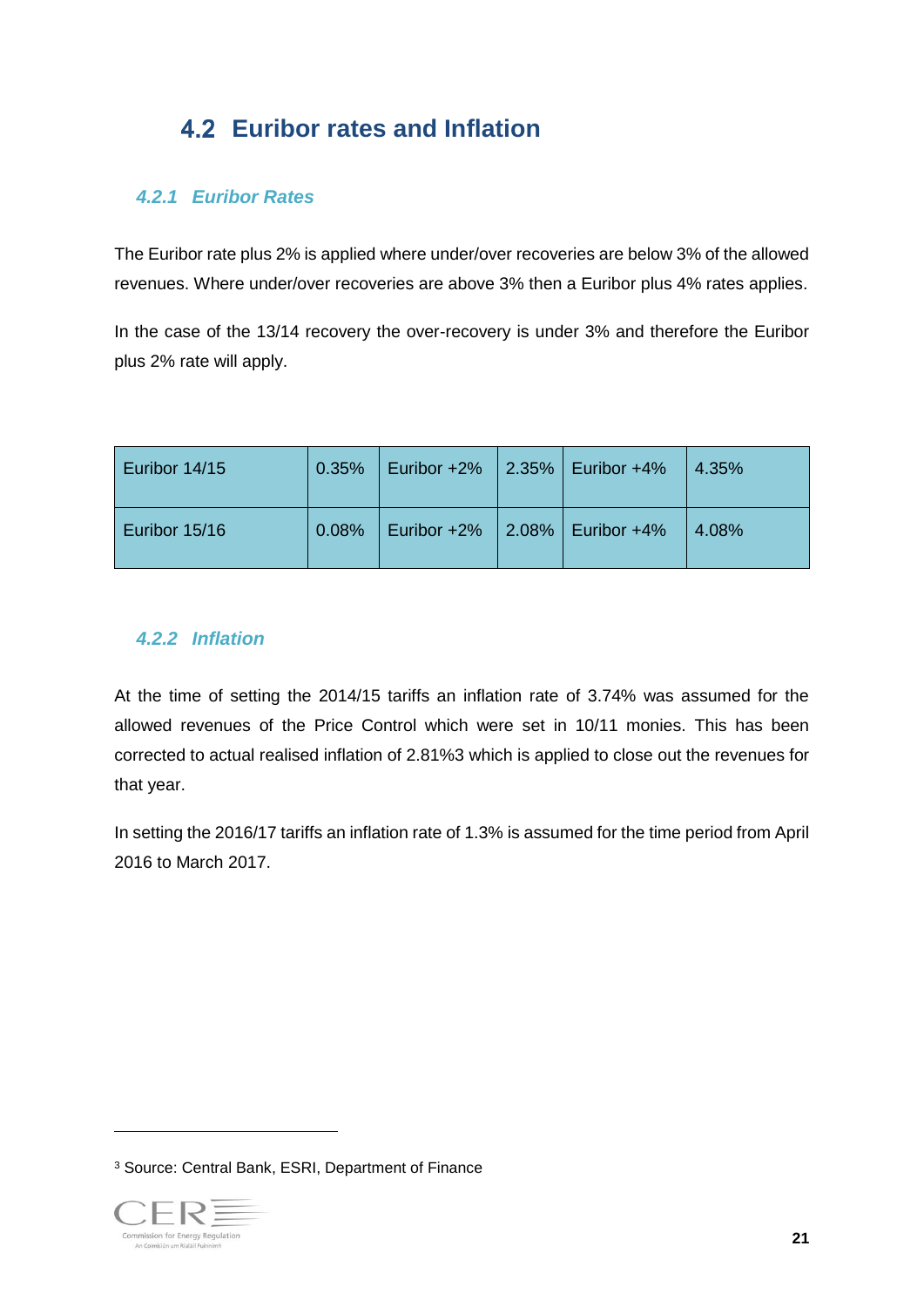## <span id="page-22-0"></span>**5 Demand projections**

As part of the PC3 Decision demand projections were estimated for each of the five years of the control period. As part of the setting of annual tariffs these demand figures are adjusted to consider the latest forecasts. It should be noted that in line with the CER Decision Paper CER/15/140 GNI is directed to maintain the 90:10 Capacity/Commodity revenue split.

Therefore, forecasts for Capacity and Commodity continue to be required.

### **Capacity forecasts assumptions**

The forecast capacity bookings for 2016/17 are based on the following assumptions which influence the level of bookings anticipated at the Entry Points and at the Exit.

| Annualisation of<br><b>Capacity Bookings</b> | It is anticipated that shippers will continue to optimise their<br>Capacity bookings via a mixture of annual and short term<br>capacity products. This applies to the Large Daily Metered<br>(LDM) and Daily Metered (DM) sectors. Where short-term<br>capacity is forecast then the value of these capacity<br>products is converted into an annual value which is<br>dependent on the month when the booking is expected to<br>arise. In this way the forecast bookings are "annualised" <sup>4</sup> . |
|----------------------------------------------|-----------------------------------------------------------------------------------------------------------------------------------------------------------------------------------------------------------------------------------------------------------------------------------------------------------------------------------------------------------------------------------------------------------------------------------------------------------------------------------------------------------|
| Powergen                                     | This sector is expected to increase capacity bookings due to<br>new wholesale market arrangements brought in by the CAM<br>Gas Network Code. In addition, overall demand electricity<br>demand is forecast to be higher in 2016/17.                                                                                                                                                                                                                                                                       |

<sup>4</sup> An example of how capacity forecasts were annualised is shown in the 2014/15 Transmission Tariffs Decision Paper [CER/14/140](https://www.cer.ie/docs/000051/CER14140%20%20Decision%20on%20BGN%20Allowed%20Revenies%20and%20Gas%20Transmission%20Tariffs%20for%202014-15.pdf)

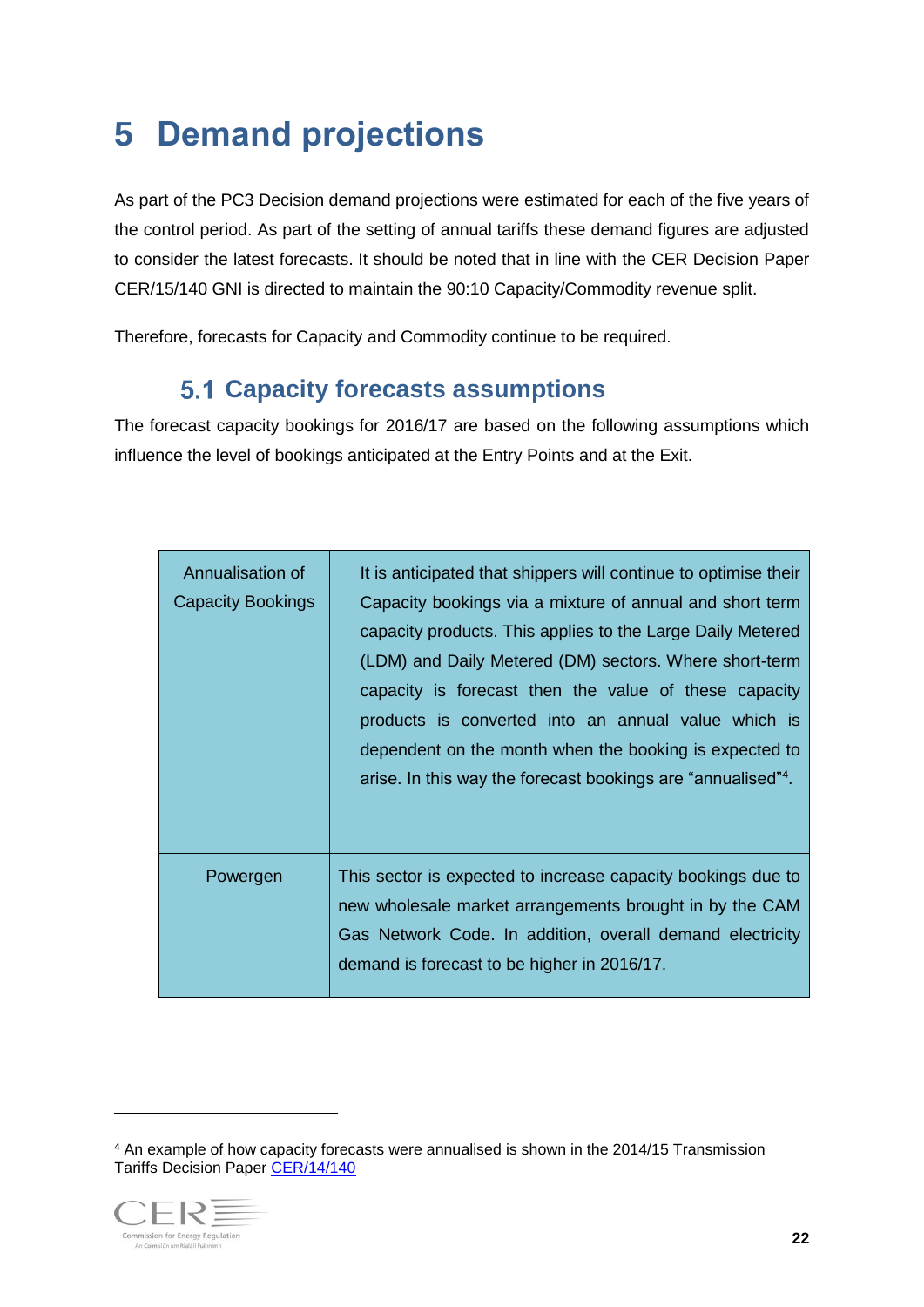| <b>LDM</b>          | The LDM sector is expected to decrease Capacity bookings,<br>even though the actual throughout or flows from this sector is<br>expected to rise, in part due to increased economic activity.                                                                                                                                                                                                                                                                                                                                                                |
|---------------------|-------------------------------------------------------------------------------------------------------------------------------------------------------------------------------------------------------------------------------------------------------------------------------------------------------------------------------------------------------------------------------------------------------------------------------------------------------------------------------------------------------------------------------------------------------------|
| <b>NDM</b>          | The NDM sector Capacity booking is derived by the AQ and<br>SPC setting process in GNI, and there is a requirement on this<br>sector to book a peak day requirement at the Exit.<br>As a result of a series of mild winters the peak day requirement<br>has reduced for this sector. In addition, the residential NDM<br>sector as a proportion of NDM demand is also decreasing.                                                                                                                                                                           |
| <b>Entry Points</b> | Inch Storage is expected to decrease as KEL have indicated<br>that they will cease commercial Storage operations. Inch<br>Production is forecast to rise a small amount.<br>With Corrib now at full capacity, it is expected that Shippers<br>will book the full available capacity at that Entry Point. This<br>results in a decrease in Moffat Capacity bookings, but not to<br>the extent that would have been expected. This is due to<br>Shippers adjusting to a new entry point (Corrib) and changes<br>in wholesale arrangement due to CAM auctions. |
| Commodity           | Although Shippers are expected to optimise their Capacity<br>bookings in 2016/17, throughput on the system is expected to<br>increase by 2.9% over 2015/16.                                                                                                                                                                                                                                                                                                                                                                                                 |

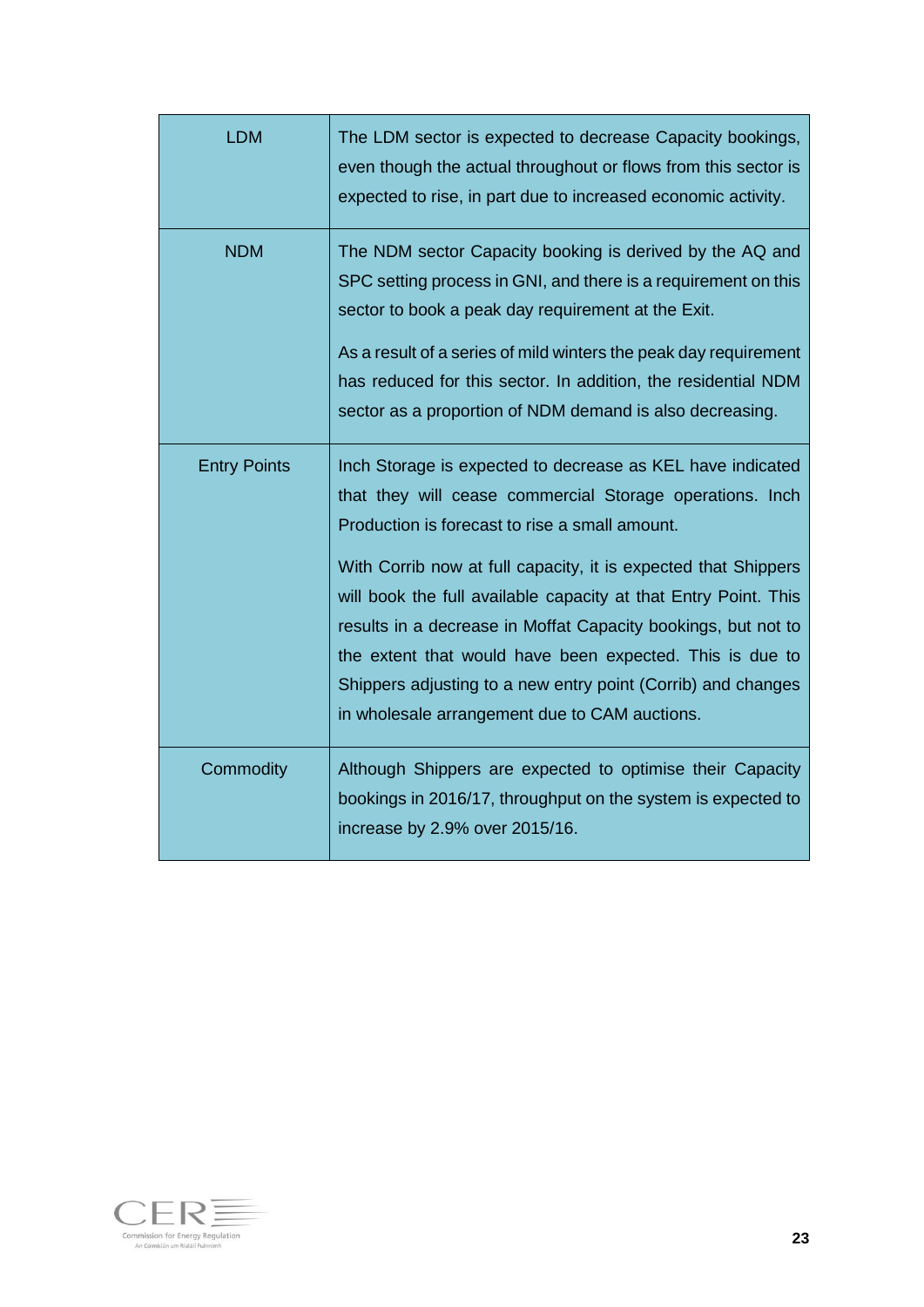## **Forecast Capacity bookings for 2016/17**

Below indicates the forecast Capacity bookings that were estimated at the time of the Price Control, when setting 2015/16 tariffs and updated forecasts for the forthcoming year.

|                                  | PC <sub>3</sub><br><b>Forecast for</b><br>16/17 | 15/16<br><b>Forecast</b> | 16/17<br><b>Forecast</b> | 16/17<br>versus PC3<br>forecast | 16/17 v.<br>15/16 |
|----------------------------------|-------------------------------------------------|--------------------------|--------------------------|---------------------------------|-------------------|
| <b>Exit</b>                      | 224.40GWh                                       | 267.09GWh                | 264.91GWh                | $+18%$                          | $-0.8%$           |
| <b>Inch</b><br><b>Production</b> | <b>NA</b>                                       | 3.99 GWh                 | 4.60GWh                  |                                 |                   |
| <b>Inch Storage</b>              | <b>NA</b>                                       | 26.26 GWh                | 10.79 GWh                |                                 |                   |
| Inch (total)                     | 31.18 GWh                                       | 30.25GWh                 | 15.39 GWh                | $-50.6%$                        | $-49.12%$         |
| <b>Moffat</b>                    | 164.78GWh                                       | 124.37GWh                | 102.85 GWh               | $-37.75%$                       | $-17.3%$          |
| <b>Bellanaboy</b>                | <b>NA</b>                                       | 50.26 GWh                | 103.59 GWh               | <b>NA</b>                       | $+106%$           |

Table 5.1 Capacity forecasts

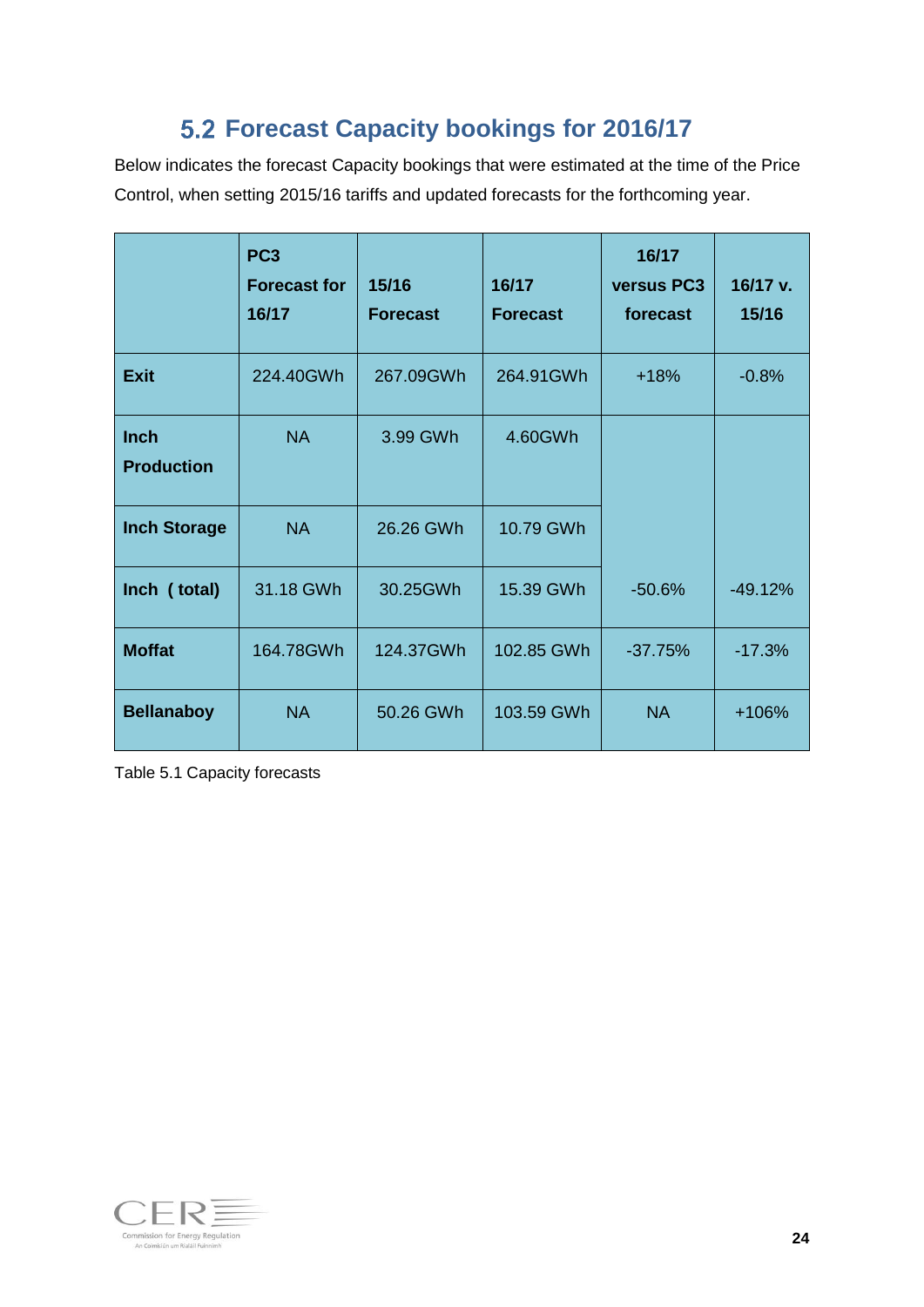For **Commodity** forecasts, in line with the CER Decision Paper 15/140 a single Commodity tariff is calculated across all Entry Points and a single Commodity forecast is calculated across all Exit Points.

The Exit Commodity total is lower than the Entry Commodity total primarily due to the Isle of Man offtake which is not included in the Exit. Overall, Commodity is higher in 16/17 due to forecast increased demand.

| <b>Commodity</b> | PC <sub>3</sub><br>forecast for<br>16/17 | 15/16 Forecast          | 16/17<br><b>Forecast</b> | 16/17<br><b>versus</b><br>PC <sub>3</sub><br>forecast | 16/17<br><b>versus</b><br>15/16 |
|------------------|------------------------------------------|-------------------------|--------------------------|-------------------------------------------------------|---------------------------------|
| <b>Entry</b>     | 55,013GWh <sup>5</sup>                   | 53,484 <sup>6</sup> GWh | 50,466 GWh               | $-8.2%$                                               | $-5.6%$                         |
| <b>Exit</b>      | 53,581GWh                                | 47,825GWh               | 49,223 GWh               | $-8.1%$                                               | $+2.9%$                         |

Table 5.2 Commodity forecasts

<sup>&</sup>lt;sup>5</sup> The PC3 model included Commodity forecasts for lnch and Moffat, but did not include commodity forecasts for gas from Bellanaboy 6 Including flows from Bellanaboy



 $\overline{a}$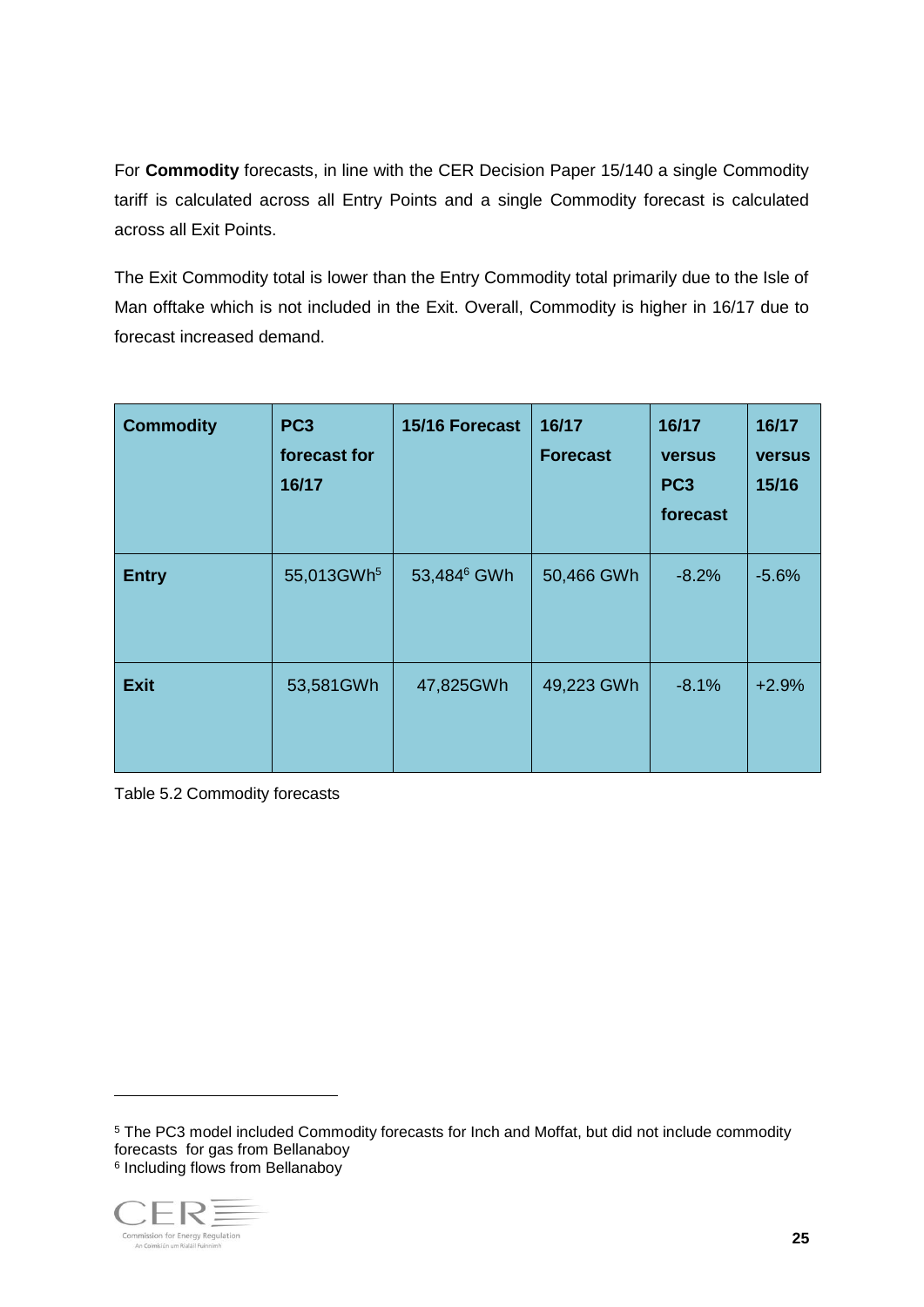## <span id="page-26-0"></span>**6 CER Decision on Transmission Tariffs for 2016/17**

Previous sections outline the elements affecting the Transmission tariffs which will apply from 1<sup>st</sup> October 2016- 30<sup>th</sup> September 2017. This includes the updating of allowed revenues, inflation and updating forecasts that were initially included in the PC3 process.

Of significance in setting tariffs for the forthcoming year has been the level of over-recovery from 2014/15 which has the effect of reducing revenues for the forthcoming year. As can be seen below, the level of tariffs across all Entry Points is lower than 2015/16 due to the overrecovery and the overall level of forecast Capacity bookings remaining strong.

### **6.1 Firm Capacity Network Tariffs**

<span id="page-26-1"></span>The CER hereby directs Gas Networks Ireland to implement the following tariffs from 1<sup>st</sup> October 2016 to 30<sup>th</sup> September 2017.

|                   |                                    | <b>Bellanaboy</b>    | <b>Inch</b><br><b>Production</b> | <b>Inch</b><br><b>Storage</b> | <b>Moffat</b> | <b>Exit</b> |
|-------------------|------------------------------------|----------------------|----------------------------------|-------------------------------|---------------|-------------|
|                   |                                    | €                    | €                                | €                             | €             | €           |
| Firm <sup>7</sup> | Capacity per peak<br>day MWh       | 610.463 <sup>8</sup> | 156.653                          | 53.058                        | 360.25<br>3   | 428.352     |
|                   | <b>Commodity Per</b><br><b>MWh</b> |                      | 0.123                            |                               |               | 0.256       |

Table 7.1 Transmission Tariffs 2016/17

<sup>8</sup> This is composed of two elements; one to remunerate the Allowed Revenue of GNI (€176.926) plus a Corrib Linkline Element (€441.07), which will remunerate those that underwrite the Corrib Linkline ( Corrib Partners).



<sup>7</sup> "Firm" means gas transmission capacity contractually guaranteed as uninterruptible by the transmission system operator.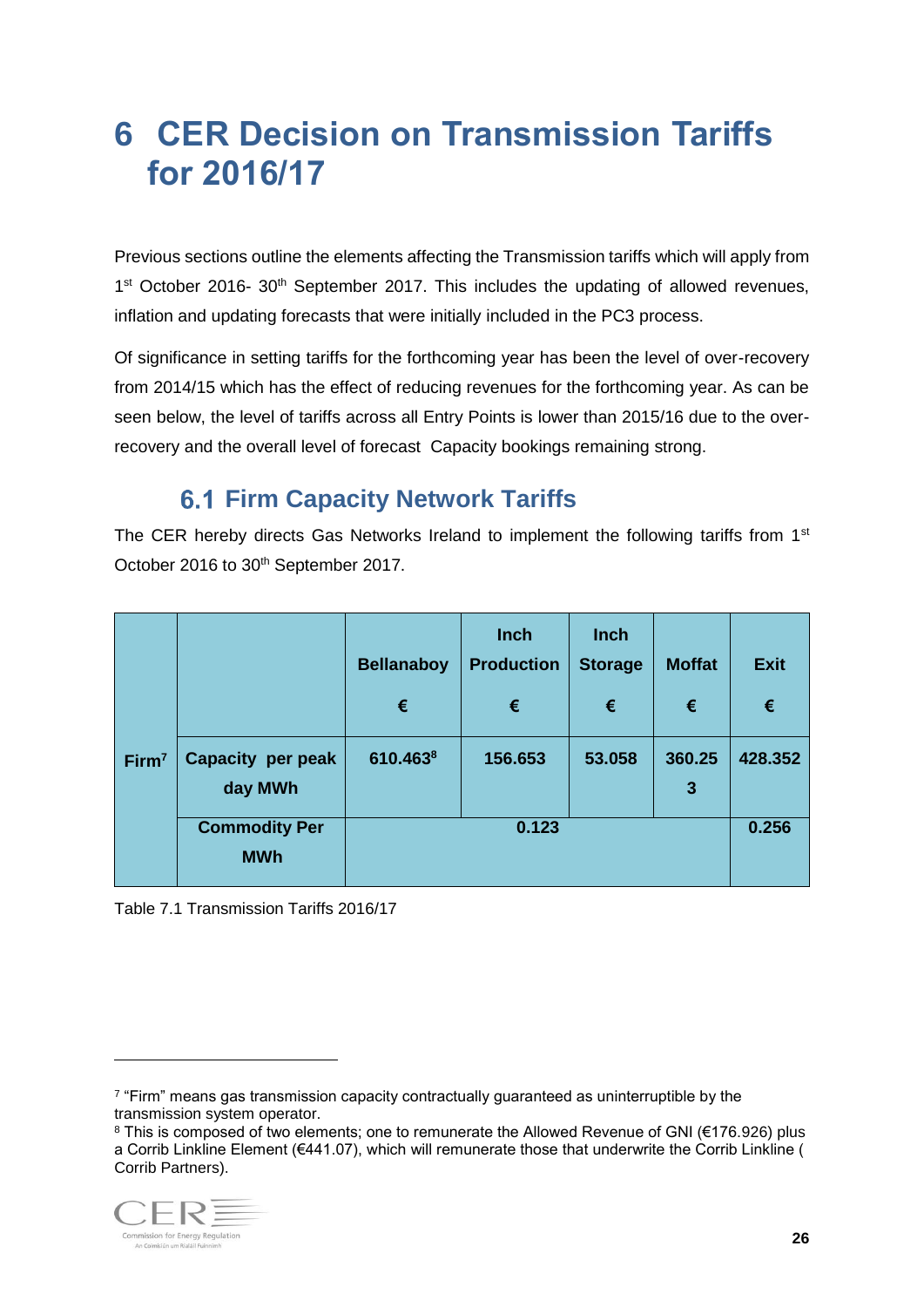#### *6.1.1 Interconnection Point Tariffs*

In addition, as per Decision 10 in CER/15/140 the Postalised Exit tariff (as indicated above) does not apply to Interconnection Points from the GNI system, such the Gormanston Exit Point.

The GNI Matrix model produces the Exit tariff for Gormanston which is indicated below. For clarity the Exit Commodity charge will apply where flows arise at the Interconnection Point.

|             | <b>Gormanston Exit Capacity</b>  | $\epsilon$ per peak day/MWh | 412.68 |
|-------------|----------------------------------|-----------------------------|--------|
| <b>Firm</b> | <b>Gormanston Exit Commodity</b> | $\epsilon$ per MWh          | 0.256  |

Table 6.2 Gormanston Tariffs

### **Interruptible Virtual Reverse Flow Charges**

Decision Paper CER/11/190 established the tariff methodology that would be in place to calculate the charges applicable for the VRF product. This was based on the marginal cost of providing the service, depreciated and divided over an expected number of Shippers. At the time of setting the VRF charges for 2015/16 the CER stated that "*This methodology will continue to apply to shippers who register for use of the service until such time as the enhanced VRF is made available".* The enhanced within-day VRF product has been made available since April 2016 and is being utilised extensively.

Pending a review of the current methodology to take account of both the enhanced product and impending EU requirements, the CER has decided that the current methodology will continue to prevail for the forthcoming year.

This take the cost per annum of the initial implementation costs ( $\epsilon$ 17,000) and inflates these from 2011/12 monies (A). The same 10 year depreciation profile is used for the enhanced product costs resulting is a per annum cost of €10,800 which is then inflated from 2015/16 monies (B). The sum of the two inflated per annum costs are added together (€29,267) and then divided over the forecast number of registered shippers (C).

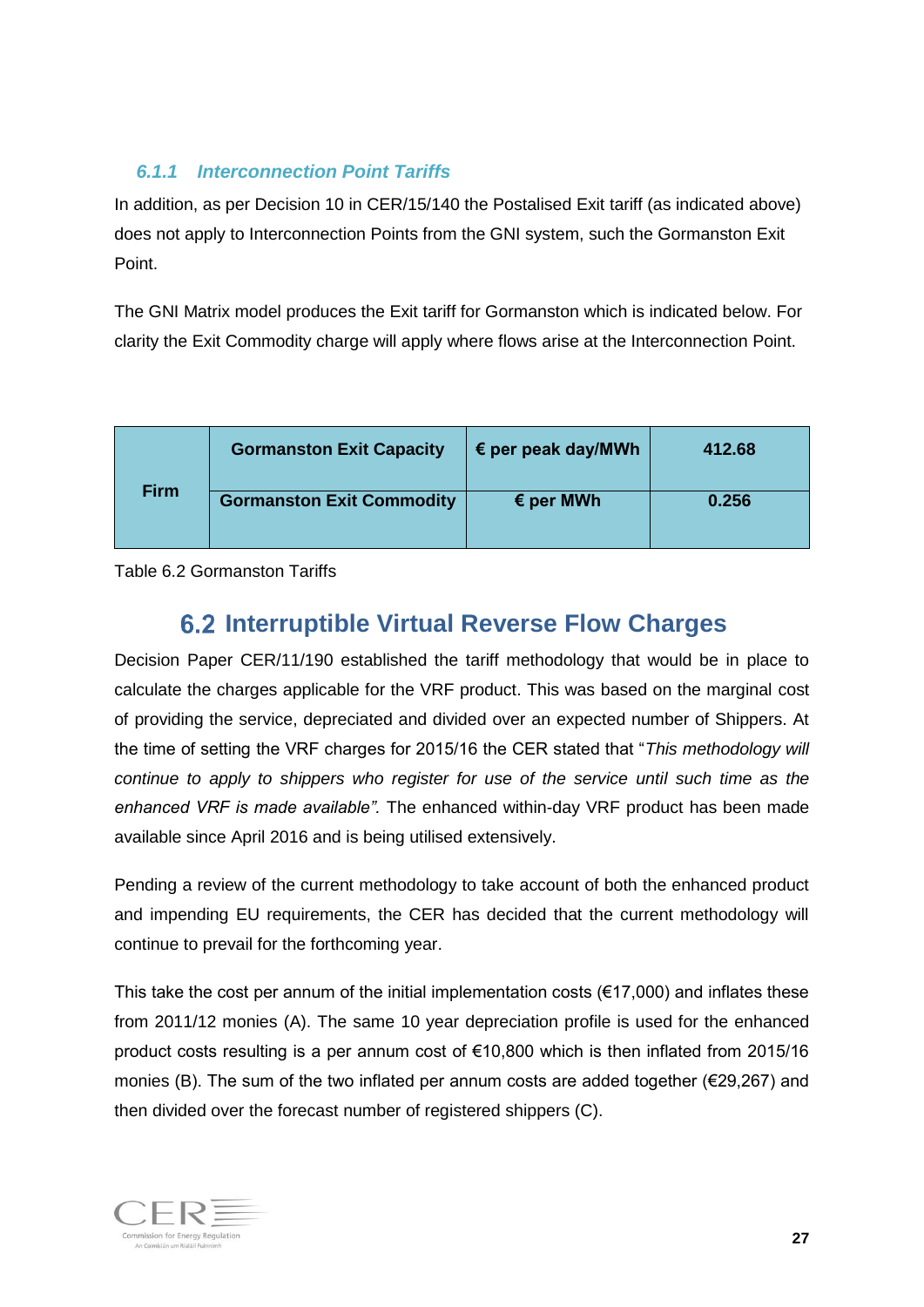For clarity, as there has been additional incremental Capex related to the enhanced product the total revenue for recovery comprises the initial Capex amount being depreciated  $(€17,700)$ <sup>9</sup> + the first years depreciation of the additional Capex (€108,000).

This total cost to be recovered is divided over the forecast number of shippers in a given year. The charges associated with both VRF products are indicated below.

| <b>Moffat</b>                              | €                 |
|--------------------------------------------|-------------------|
| Total Implementation Cost (11/12)          | 177,000           |
| Cost per Annum                             | 17,700            |
| Inflation                                  | 3.524%            |
| Cost per annum (16/17 monies)              | 18,327<br>(A)     |
| <b>Enhanced Implementation Cost</b>        | 108,000           |
| Cost per annum                             | 10,800            |
| Inflation                                  | 1.3%              |
| Cost per annum (16/17 monies)              | 10,940<br>(B)     |
| Total number of shippers forecast          | (C)<br>4          |
| <b>Registration Fee for Moffat Virtual</b> |                   |
| <b>Reverse Flow</b>                        | ( A+B/C)<br>7.316 |

A+B/C

| <b>Gormanston</b>                       |        |
|-----------------------------------------|--------|
| Total Implementation Cost (12/13)       | 80,000 |
| Cost per Annum                          | 8,000  |
| Inflation                               | 1.3%   |
| Cost per annum (16/17 monies)           | 8,104  |
| <b>Total Number of Shippers</b>         |        |
| <b>Registration Fee for SNP Virtual</b> |        |
| <b>Reverse Flow</b>                     | 8,104  |

<sup>9</sup> With inflation applied from 2011/12 monies

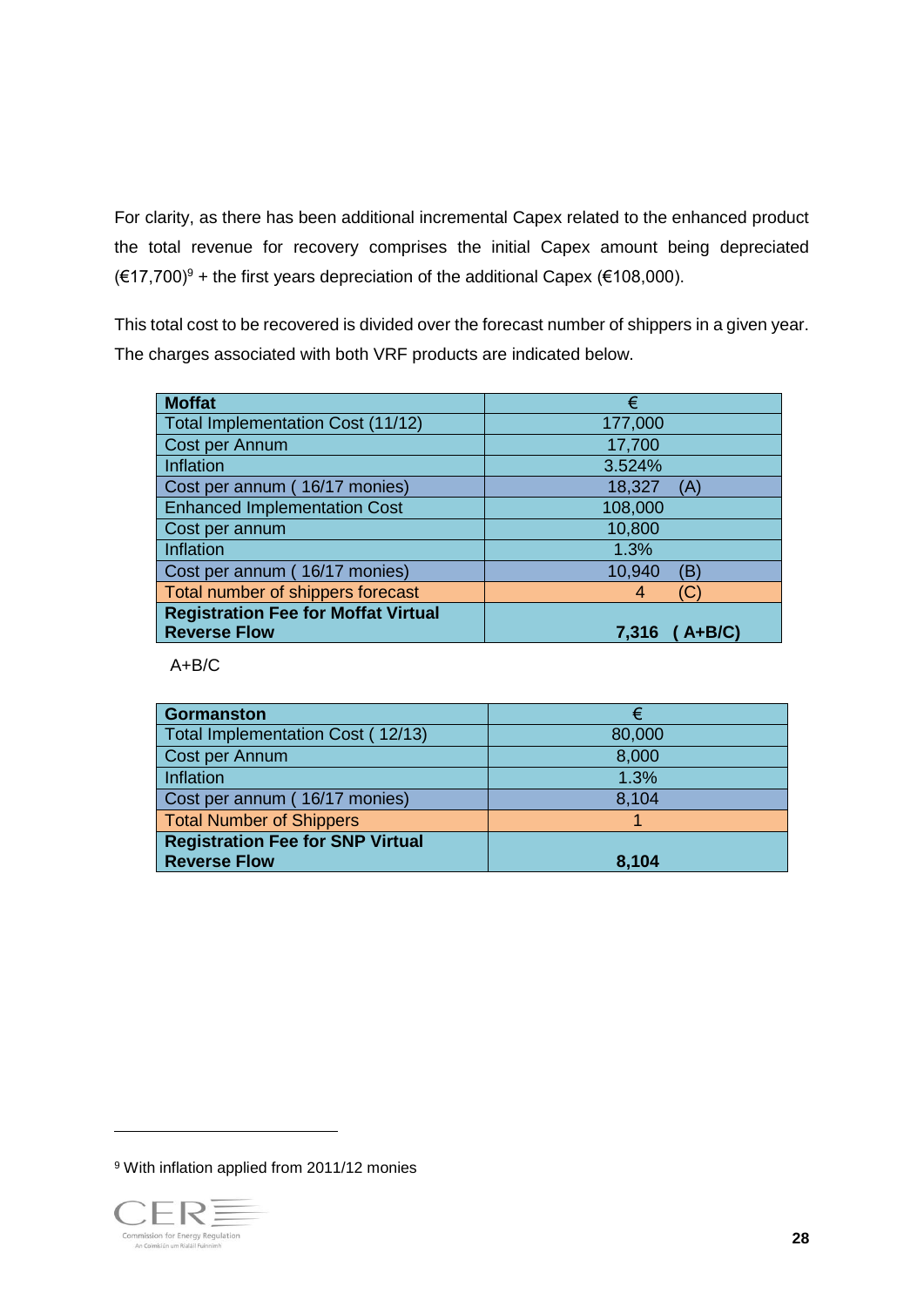<span id="page-29-0"></span>

|               |                          |                                           | €     |
|---------------|--------------------------|-------------------------------------------|-------|
|               | <b>VRF at Moffat</b>     | <b>Shipper</b><br><b>Registration Fee</b> | 7,316 |
| Interruptible | <b>VRF at Gormanston</b> | <b>Shipper</b><br><b>Registration Fee</b> | 8,104 |
|               | <b>Commodity Charge</b>  | Exit Per MWh <sup>10</sup>                | 0     |

<sup>10</sup> Applies to both VRF products